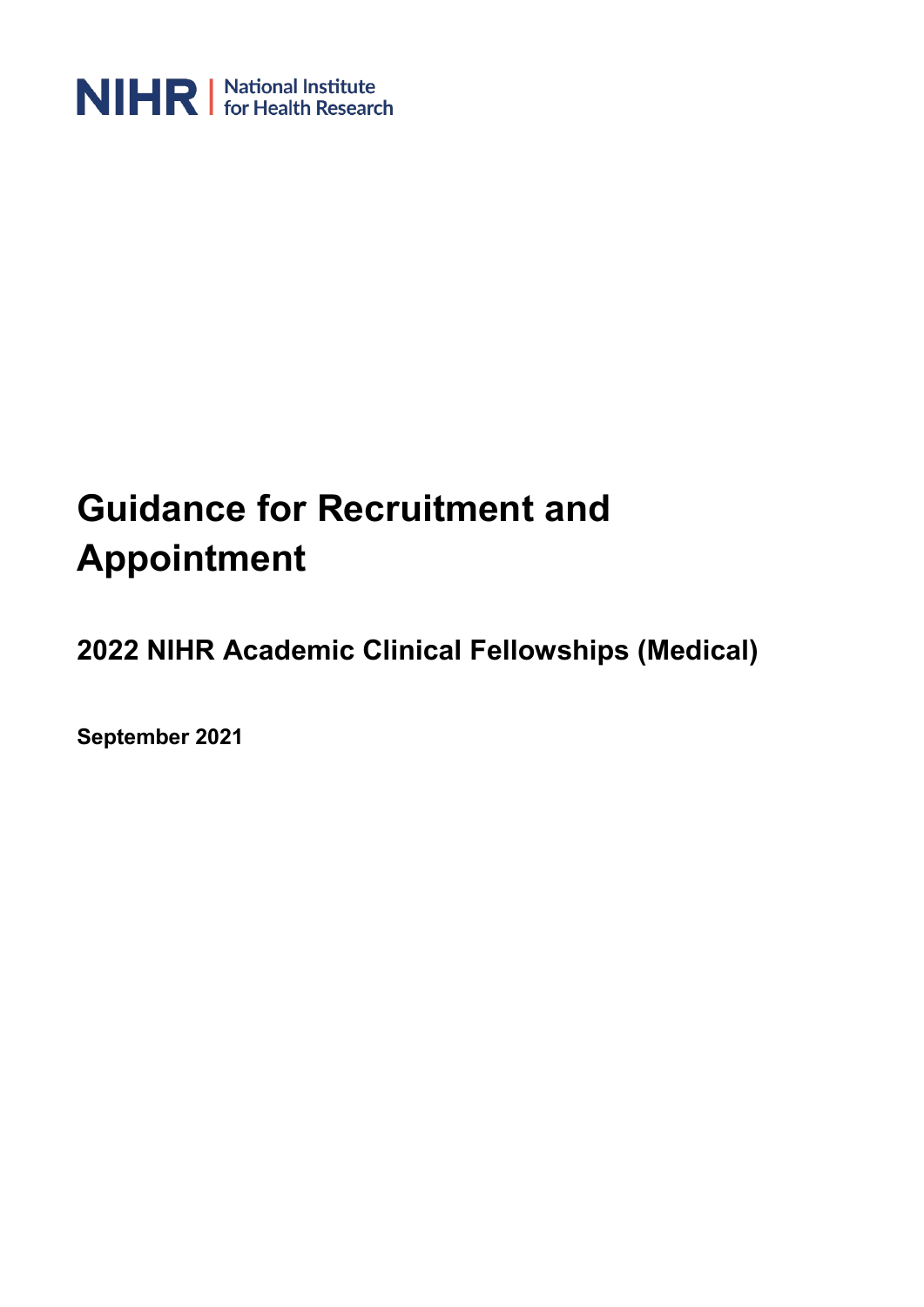### **Contents**

| Appendix 4 - Advertising IAT Competition Priority Research Theme posts on Oriel 25 |  |
|------------------------------------------------------------------------------------|--|
|                                                                                    |  |
|                                                                                    |  |
|                                                                                    |  |
|                                                                                    |  |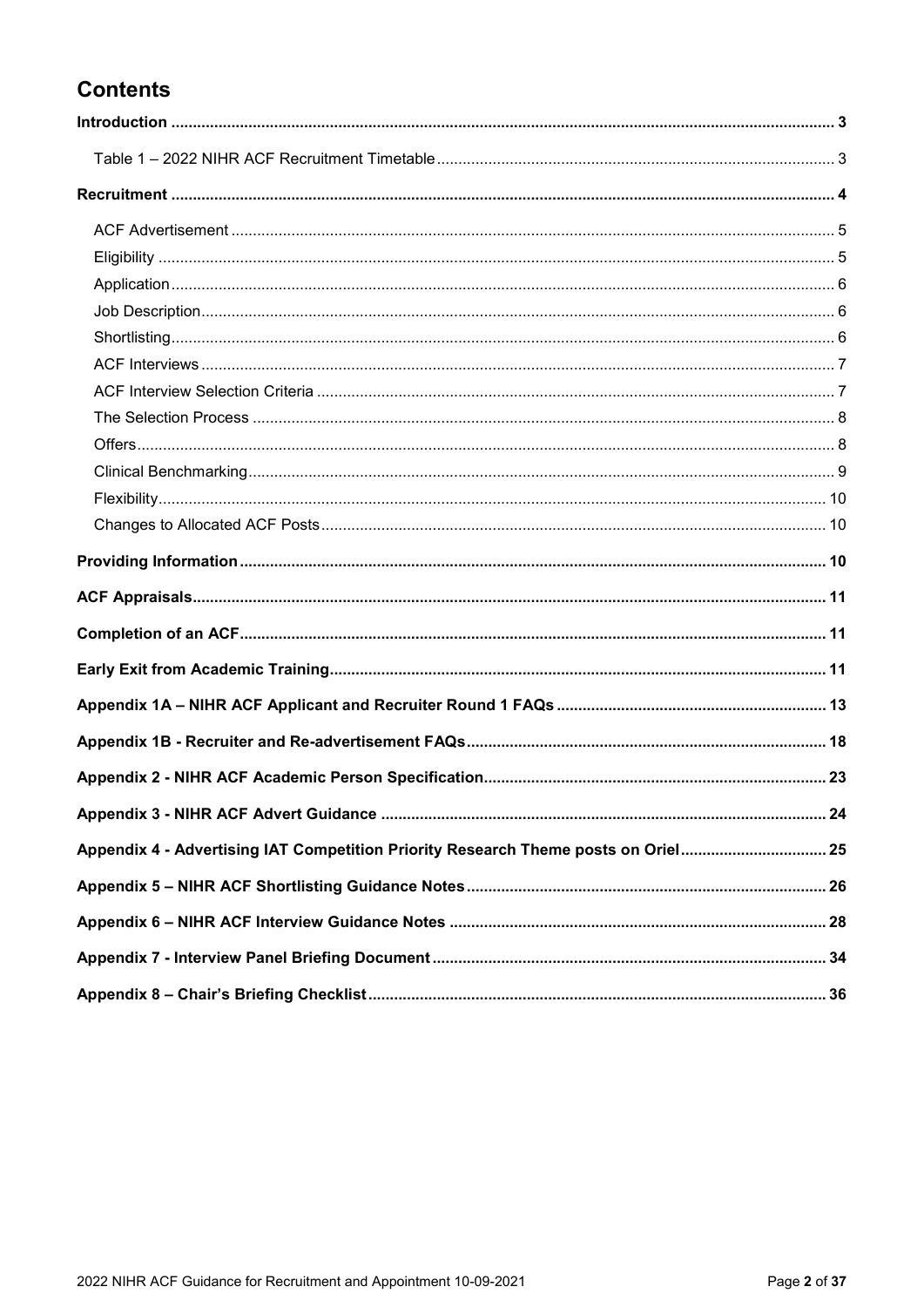### <span id="page-2-0"></span>**Introduction**

NIHR Academic Clinical Fellowship (ACF) posts are allocated annually to Integrated Academic Training (IAT) partnerships comprising a Health Education England (HEE) local office, Higher Education Institute (HEI), and NHS organisation.

The primary purpose of an ACF is to provide a clinical and academic training environment for a doctor in the early stages of specialty training to prepare an application for a Training Fellowship leading to a PhD (or equivalent), or if applicable a postdoctoral fellowship.

The ACF recruitment process is managed by the relevant HEE local office in the IAT partnerships. IAT partnerships must adhere to the guidance in this document for recruitment and appointment to NIHR ACFs from the 2022 IAT allocation of competition and formula posts.

NIHR ACFs may be advertised in up to three GMC specialties, and at multiple specialty training levels equating to ST1, 2, 3, (or 4 in Emergency Medicine, Psychiatry or Paediatrics).

The broad framework regarding eligibility for ACFs is described in this document; however, IAT partnerships will identify at which level(s) each ACF is offered.

The principles set out in the Gold Guide [\(https://www.copmed.org.uk/gold-guide/\)](https://www.copmed.org.uk/gold-guide/) will still apply.

| 2022 ACF Round 1 Timetable                                                                                   |                                |            |                         |  |  |  |
|--------------------------------------------------------------------------------------------------------------|--------------------------------|------------|-------------------------|--|--|--|
| <b>Application Window</b>                                                                                    | 01/10/2021                     | to         | 03/11/2021              |  |  |  |
| Interview Window                                                                                             | 08/11/2021<br>14/01/2022<br>to |            |                         |  |  |  |
| Initial Offers Issued                                                                                        |                                | 20/01/2022 |                         |  |  |  |
| <b>Hold Deadline</b>                                                                                         | 27/01/2022                     |            |                         |  |  |  |
| <b>Return recruitment status</b><br>updates to NIHR Academy                                                  |                                |            | From 03/02/2022 onwards |  |  |  |
| No upgrades                                                                                                  |                                |            |                         |  |  |  |
| 2022 ACF Re-advert Timetable                                                                                 |                                |            |                         |  |  |  |
| Application window                                                                                           | 08/02/2022                     | to         | 31/03/2023*             |  |  |  |
| Return recruitment status updates to NIHR Academy<br>as requested until all posts are unconditionally filled |                                |            |                         |  |  |  |
|                                                                                                              |                                |            |                         |  |  |  |
| Optional – 2022 ACF Re-advert timetable allowing clinical benchmarking                                       |                                |            |                         |  |  |  |
| <b>Application Window</b>                                                                                    | 08/02/2022                     | to         | 04/03/2022              |  |  |  |

### <span id="page-2-1"></span>**Table 1 – 2022 NIHR ACF Recruitment Timetable**

*\*Successful 2022 NIHR ACF applicants must be in post by 31/03/2023*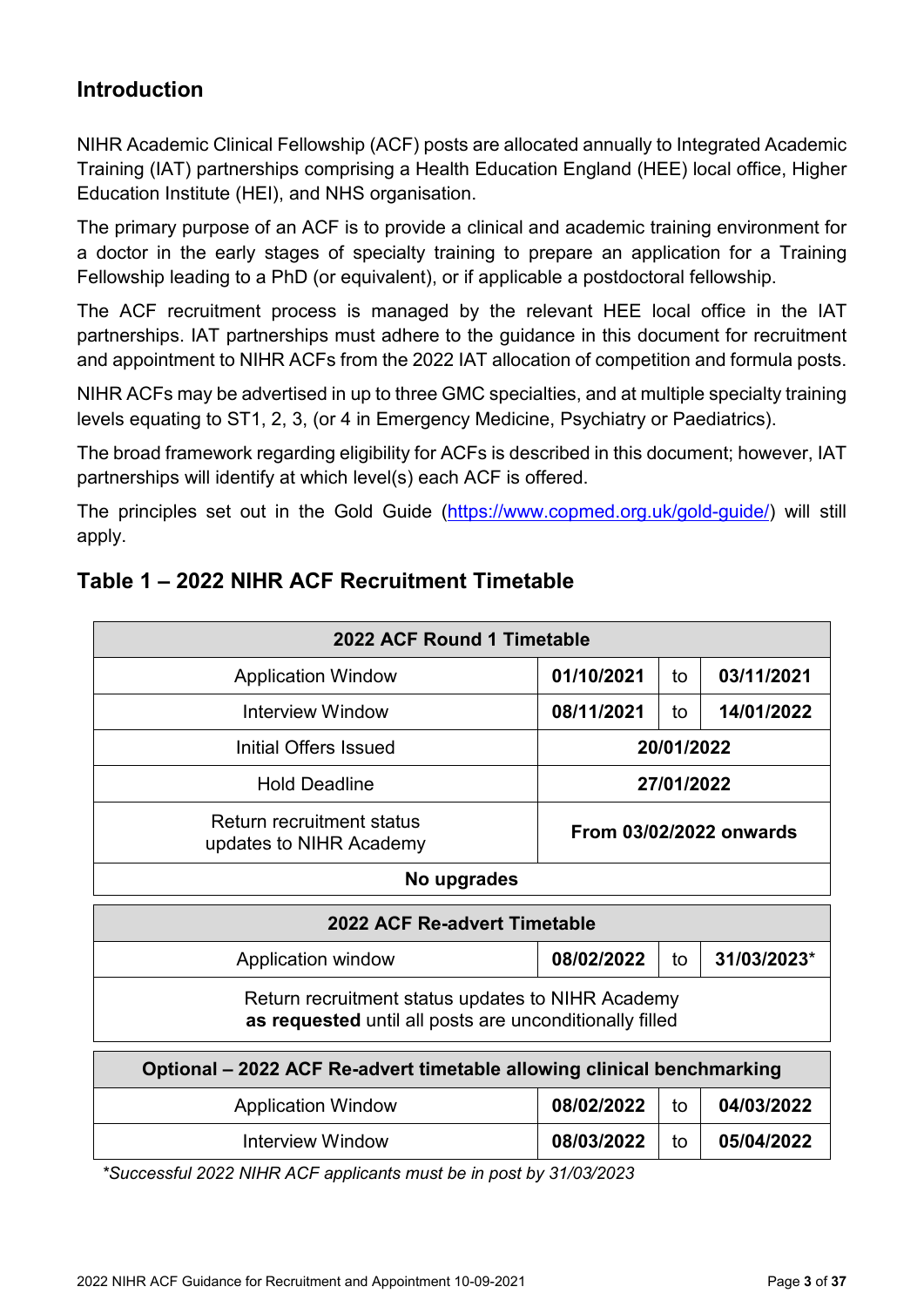### <span id="page-3-0"></span>**Recruitment**

- 1. Recruitment is managed by HEE local offices using National Guidance and the National Application Form on Oriel [\(https://www.oriel.nhs.uk/Web/\)](https://www.oriel.nhs.uk/Web/) Recruitment to all 2022 NIHR ACF posts should follow the 2022 [ACF Round 1 timetable.](#page-2-1) Frequently asked questions (FAQs) regarding the recruitment process can be found in [Appendix 1A](#page-12-0) – FAQs Round 1 Applicants and Recruiters. Guidance regarding advertising Priority Research Theme NIHR ACF posts on Oriel can be found in [Appendix 4.](#page-24-0)
- 2. The award of a **National Training Number (NTN)** will be made to applicants who are successful in the appointments process. NTNs are awarded by Postgraduate Deans.
- 3. Any applicant deemed appointable at the ACF interviews that does not hold an NTN/Deanery Reference Number (DRN) at the right level and in the associated clinical specialty will need to be assessed/interviewed through the relevant national process for the specialty at the appropriate clinical level and deemed appointable in order to be formally appointed to the ACF post.
- 4. Applicants will be ranked on their performance at the ACF interviews and not the national clinical interviews, where the ACF applicants are only required to demonstrate that they are deemed appointable (as above).
- 5. Applicants must meet the requirements of the national person specifications for entry into medical specialty training at the advertised level or levels.
- 6. Applicants may start an ACF at four different Specialty Training (ST) levels equating to ST1, ST2, ST3, and ST4 only in the case of Emergency Medicine, Psychiatry, and Paediatrics.
- 7. NIHR ACF posts in General Practice (GP) may start at either ST1 (four year post), ST2 (three year post) or ST3 (two year post), with 12 months protected academic time regardless of total post duration. If your IAT partnership wishes to recruit to GP ACFs beyond ST1, please contact the NIHR Academy in the event that you require any clarification.
- 8. Specialty-specific ACFs are considered as run-through posts for the duration of the ACF and beyond. Clinical progression is based on the achievement of competencies. The Programme Board of Modernising Medical Careers agreed in October 2007 that ACF training should remain run-through, even if the trainee was appointed to a training position in an uncoupled specialty; this remains the case for 2022.
- 9. For specialties without a core training period the ACF will enter directly into the specialty programme.
- 10. For specialties with core training the ACF will have direct appointment to a GMC specialtyspecific academic programme (e.g. Gastroenterology) even if they are appointed at ST1, ST2, ST3 (or ST4 in Emergency Medicine, Psychiatry, and Paediatrics). Progression will be directly into the advertised specialty as long as core competences are obtained.
- 11. ACFs in NIHR Priority Research Themes may be based in specialties with or without a core training period. The ACF can enter into an academic core training programme for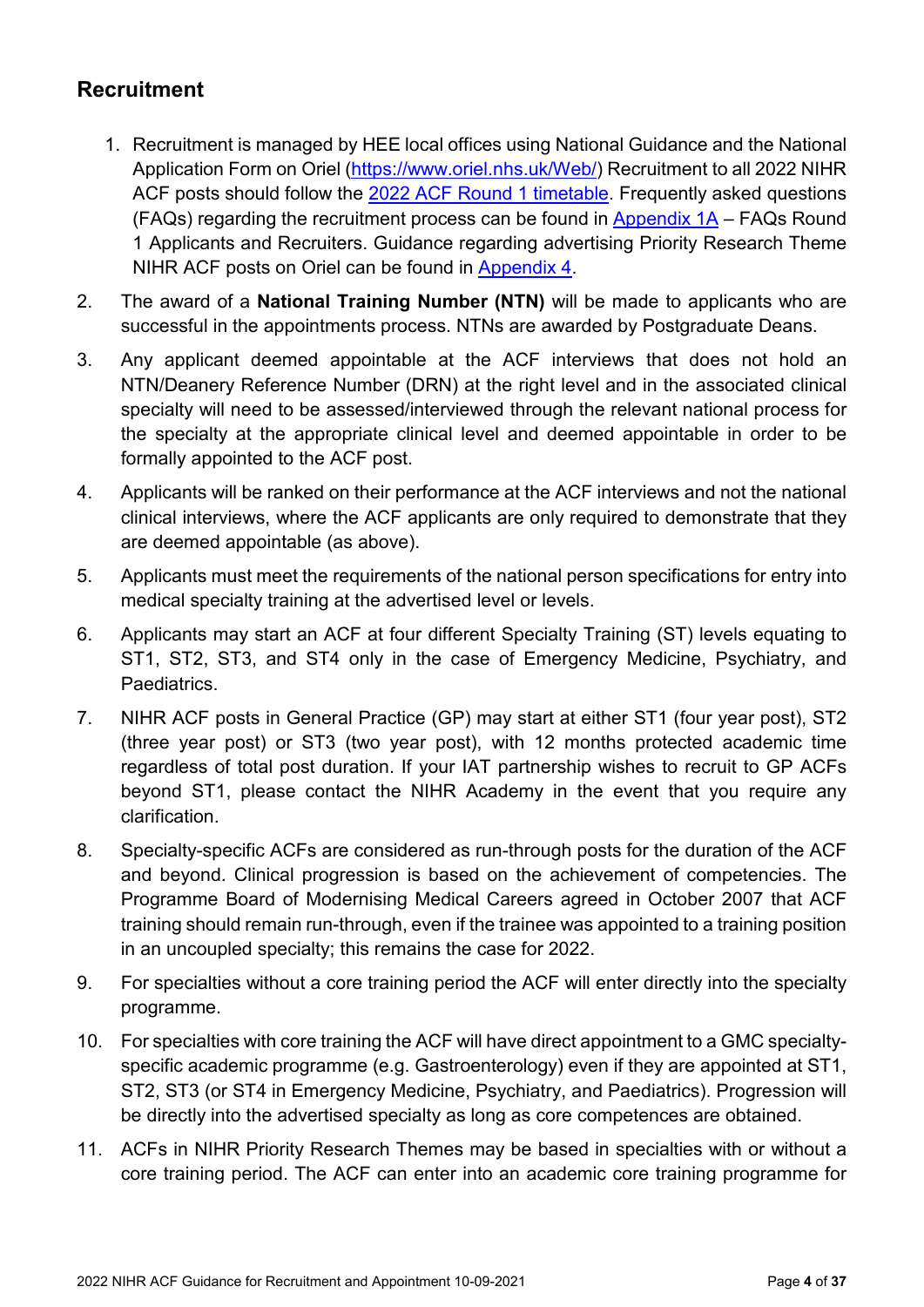two to three years, during which clinical and academic specialisation would occur according to individual preferences and local academic opportunities.

12. Specialty-specific ACF posts awarded through the IAT competition, where the academic component is associated with a NIHR Priority Research Theme, have run-though into the advertised specialty, as long as clinical competencies are obtained.

### <span id="page-4-0"></span>**ACF Advertisement**

- 13. All ACF posts must be advertised on Oriel by 09:00 on 1 October 2021 and open for applications for at least four weeks. The recommended minimum content for the advert can be found in [Appendix 3.](#page-23-0)
- 14. ACFs should be advertised as GMC specialty-specific e.g. gastroenterology or immunology, regardless of the level. The ACF would have direct appointment to a specialty-specific academic programme such as gastroenterology or immunology etc. Progression will be directly into the advertised specialty as long as clinical competencies are obtained.
- 15. Posts can be advertised at a specific entry level or at multiple levels. IAT partnerships will need to make it clear at what level or levels each ACF is being offered.
- 16. The list of 2022 NIHR ACF posts will be available on the NIHR website [\(http://www.nihr.ac.uk/IAT\)](http://www.nihr.ac.uk/IAT), where ACF applicants will be directed to the Oriel application system [\(https://www.oriel.nhs.uk/Web/\)](https://www.oriel.nhs.uk/Web/).
- 17. ACF posts may be advertised in up to three specialities. IAT partnerships will need to make it clear that the multi-specialty options are in competition for a single post.
- 18. The NIHR Priority Research Themes and proposed research associated with the 2022 allocation of ACFs must be clearly described in the advertisements. Guidance on advertising Priority Research Theme posts on Oriel can be found in [Appendix 4.](#page-24-0)

### <span id="page-4-1"></span>**Eligibility**

- 19. ACF posts are open to individuals entering medical specialty training and those who are currently in medical Specialty training Registrar (StR) posts and hold an NTN (whatever the specialty or locality).
- 20. ACF applicants in higher specialty training that apply for an ACF advertised at a lower ST entry level are eligible to apply; however, they should commence the ACF post at the advertised level [\(Appendix 1A FAQ 12\)](#page-16-0).
- 21. ACF applicants would not normally be expected to hold a Doctor of Philosophy (PhD) or other higher degree, but applicants may include:
	- Bachelor of Medicine (MB) PhD graduates and those with an intercalated PhD obtained during medical undergraduate training - to enable postdoctoral research applications
	- Doctors who have previously undertaken an MD or PhD may apply to continue postdoctoral research as long as they possess the other entry requirements for the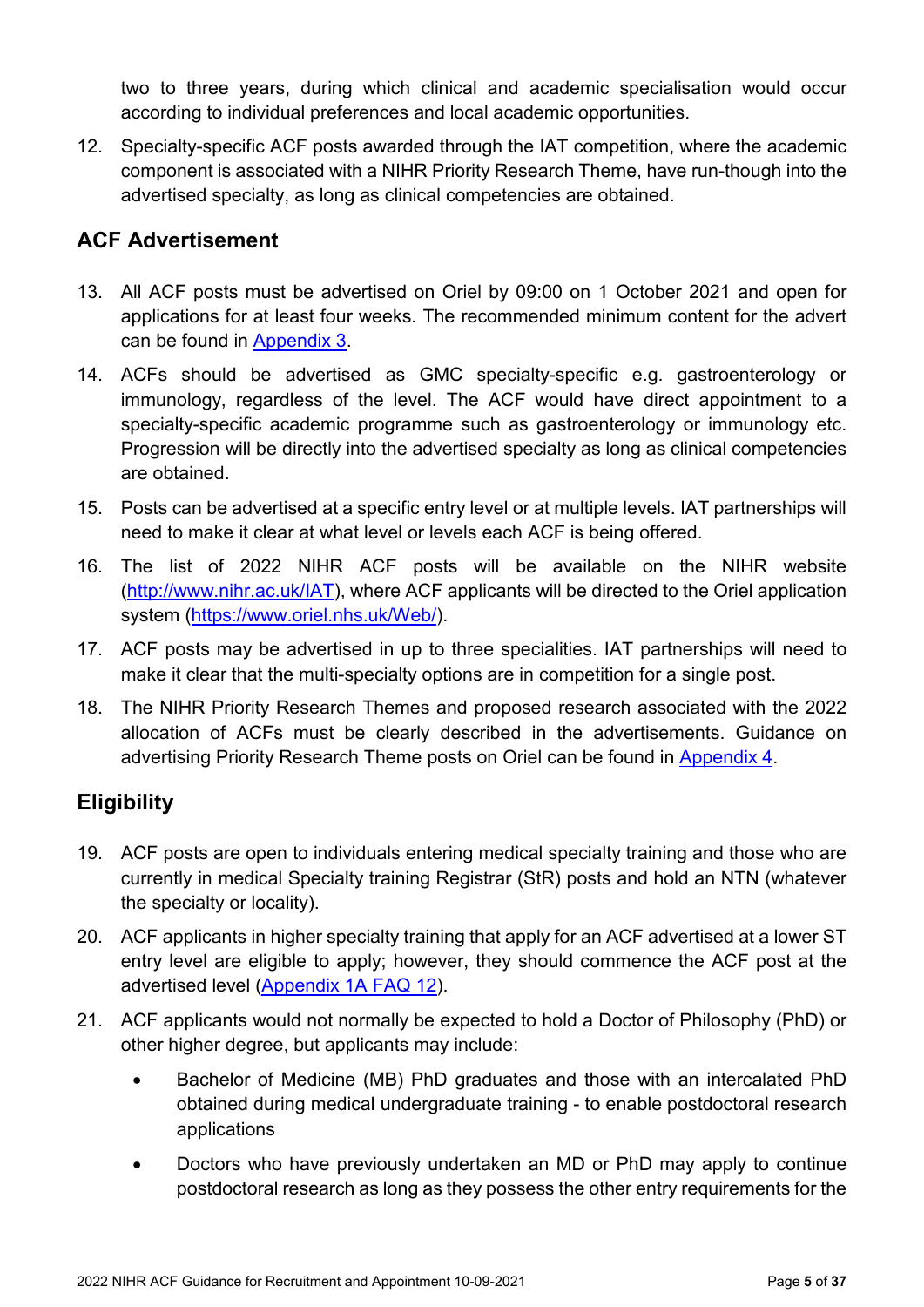specialty - they will need to show that they have a commitment to academic medicine

• Medical graduates who obtained PhDs prior to medical undergraduate training – their PhD may or may not be considered relevant by the appointments committee.

### <span id="page-5-0"></span>**Application**

- 22. The National Application Form on Oriel [\(https://www.oriel.nhs.uk/Web\)](https://www.oriel.nhs.uk/Web) should be used for 2022 ACF recruitment.
- 23. HEE local offices should use the 2022 person specifications for the relevant specialty and level of entry in addition to the generic academic person specification [\(Appendix 2\)](#page-21-0). If available, plain English Summaries of the research project and training associated with the priority research theme ACFs can be included in the advertisement for each individual competition post.
- 24. An academic reference must be provided for applicants applying for ACF posts in addition to clinical references.

### <span id="page-5-1"></span>**Job Description**

- 25. The job description must be agreed by both the academic and clinical leads involved in the scheme and include the following information, as a minimum:
	- Job title, level, and name of the specialty in which the post has run-through
	- Confirmation that the post attracts an NTN
	- Duration of the post, and what happens at the end of the post if an applicant is successful or unsuccessful in obtaining a Training Fellowship
	- NHS organisation(s) in which training will take place
	- Research institution(s) in which training will take place
	- Whether day release or block release will be used for protected research time
	- Description of the research component of the programme (minimum 250 words)
	- Description of the clinical training component of the programme (minimum 250 words)
	- Academic Programme Director name
	- Clinical Training Programme Director name
	- Programme contact for further information (phone or email)
	- HEE local office contact for further information (phone or email)
	- A link to the NIHR website [\(http://www.nihr.ac.uk/IAT\)](http://www.nihr.ac.uk/IAT) for further information.

### <span id="page-5-2"></span>**Shortlisting**

26. ACF applicants should have their application forms scored against the shortlisting template [\(Appendix](#page-25-0) 5). Shortlisted applicants must be medically-qualified and should provide evidence of clinical competency appropriate for the ST level of the ACF. Shortlisting must be undertaken by at least two qualified individuals, both of whom should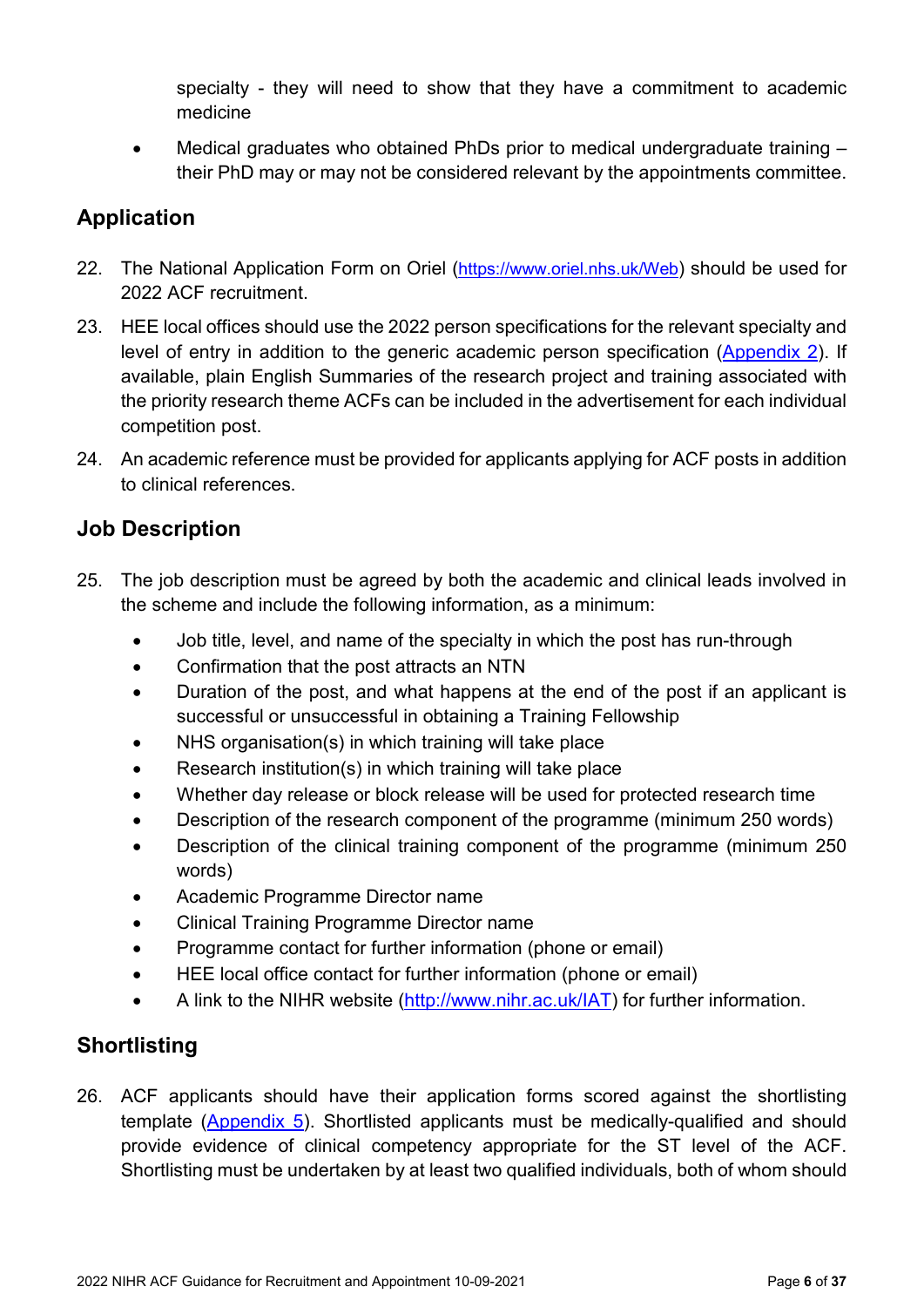have received training in fair recruitment, selection, and equal opportunities within the last three years.

### <span id="page-6-0"></span>**ACF Interviews**

- 27. The duration of the ACF interview should be approximately 30 minutes and follow the interview evaluation form in Appendix 6.
- 28. Partnerships should continue to undertake academic interviews for recruitment to NIHR ACF posts (and we would suggest locally funded posts) digitally, using online platforms such as Teams/Zoom/Skype. They will need to be conducted safely both for interviewees and recruitment staff (including all panel members), ensuring that all government guidelines in place at the time are followed.
- 29. Applicants will have been sent a generic dataset/publication question in advance of the interview by recruitment staff for exploration at interview.
- 30. Applicants will be ranked on their academic scores. An interview panel briefing document and Chair's briefing checklist can be found in [Appendix 7](#page-33-0) and [Appendix 8,](#page-35-0) respectively.
- 31. The appointment panel should have appropriate representation that reflects the IAT partnership offering the ACF programme and specialty. The panel should include:
	- The lead of the ACF training programme, or their representative, to provide clinical academic representation
	- Representation from the relevant academic community, as required. These individuals represent the specialties or theme of the ACF being offered and should have an awareness of the research projects/training available at the locality
	- A lay representative, if available.
- 32. Representatives on the appointment panel may take on more than one role to assist with efficient running of the interviews e.g. the IAT Lead sits on a panel in both a clinical and academic capacity.
- 33. The appointment panel members should have received training in fair recruitment, selection and equal opportunities (equality and diversity training) within the last three years.

### <span id="page-6-1"></span>**ACF Interview Selection Criteria**

- 34. The assessment criteria at interview should be derived directly from the person specification, including academic aptitude, commitment to an academic career, and the training and service requirements.
- 35. The NIHR ACF interview evaluation form and guidance may be found in [Appendix 6.](#page-26-0)
- 36. The following should be remembered when formulating the assessment criteria:
	- NIHR ACFs are intended to offer training to those who can demonstrate outstanding potential for development as a clinical academic in research including educational research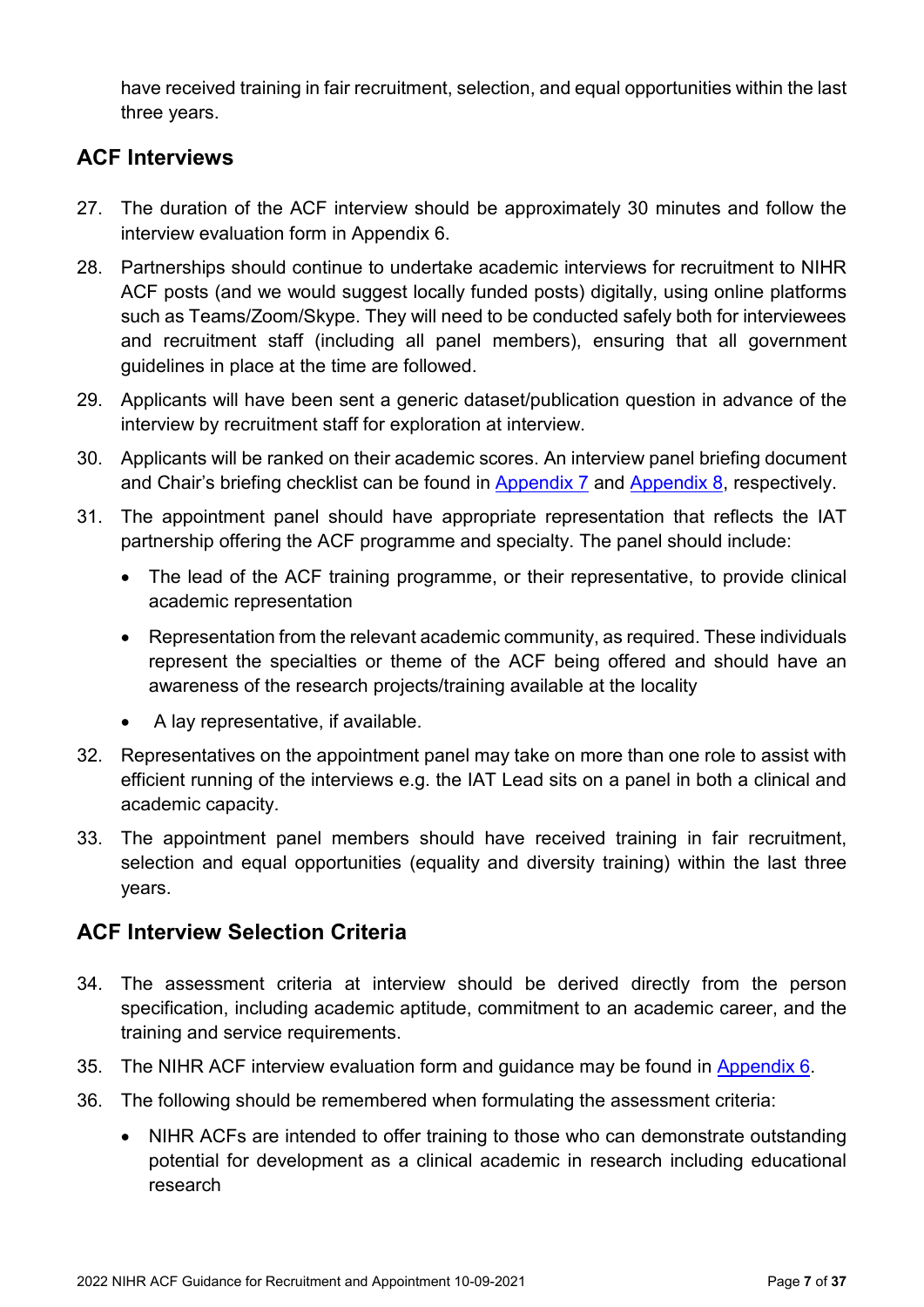- The training will require the ACF to spend 25% of their time undertaking academic training combined with clinical training in the remaining 75%
- The expected outcome of an NIHR ACF is the preparation of a successful application for a research Training Fellowship or educational training programme leading to a higher degree, or if applicable, a postdoctoral fellowship
- Progress will be monitored, but in the event that an individual is unsuccessful in obtaining a research training fellowship/place on an educational training programme within three years, they will join a standard clinical training programme.
- 37. The selection criteria should require applicants to demonstrate:
	- High-level interest in the proposed academic field, backed up if possible by relevant publications, prizes or distinctions
	- Their potential as a doctoral or post-doctoral researcher
	- Clarity about longer-term career aspirations and how the ACF will provide opportunities for career development.
- 38. To assess the applicants' prior research experience, it is essential that the appointment panel have the applicants' application forms, including publication record, on the day of interview.

### <span id="page-7-0"></span>**The Selection Process**

- 39. Applicants will be assessed for their potential as a clinical academic at the ACF interviews. Applicants may be assessed against the criteria in the appropriate clinical programme person specification for that specialty as well as against the appropriate academic person specification [\(Appendix](#page-21-0) 2) at the ACF interview. An interview panel briefing document and Chair's briefing checklist can be found in [Appendix 7](#page-33-0) and Appendix [8,](#page-35-0) respectively.
- 40. ACF applicants with an appropriate NTN/DRN will have previously demonstrated their clinical competencies in the appropriate GMC specialty and level for the ACF post.
- 41. Applicants without an appropriate NTN/DRN will need to demonstrate their clinical competencies for the ACF post at clinical benchmarking.

### <span id="page-7-1"></span>**Offers**

42. The top ranked applicant at the ACF interview will either be given an unconditional or conditional offer. Conditional offers will be given to successful applicants at the ACF interviews that do not already hold an NTN/DRN in the GMC specialty and level to which they are applying. Applicants with a conditional offer will need to attend clinical benchmarking in the GMC specialty of the ACF post to which they are applying. Please see [Appendix](#page-12-0) 1A for a summary of recruitment and clinical benchmarking requirements.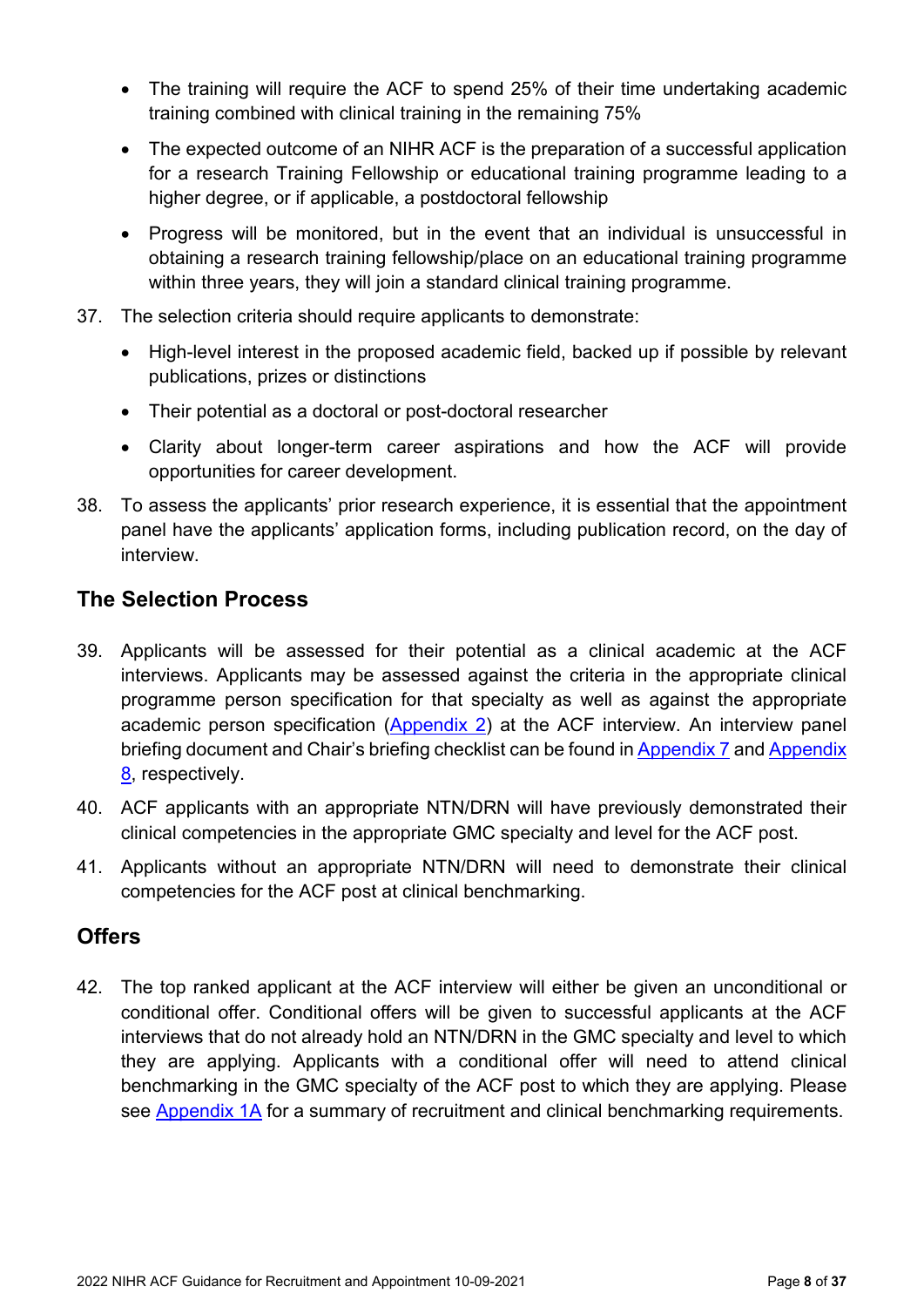### <span id="page-8-0"></span>**Clinical Benchmarking**

- 43. Clinical benchmarking relates to applicants reaching the *"threshold of appointability"* at the national standard clinical interviews/assessments for the GMC specialty and level of ACF post to which they are applying. Only applicants successful at the ACF interviews that do not hold an NTN/DRN at the appropriate level and in the GMC specialty to which they are applying need to be clinically benchmarked.
- 44. Applicants that do not reach the level of appointability at clinical benchmarking will have their ACF offer withdrawn. Only one attempt at clinical benchmarking per ACF post is permitted.
- 45. Applicants who already have an NTN/DRN in the specialty they are applying for do not need to participate in national recruitment as they have already been clinically benchmarked. The recruitment process is summarised below in Figure 1. FAQs regarding ACF recruitment may be found in [Appendix 1A](#page-12-0).



#### <span id="page-8-1"></span>Figure 1. Schematic showing the NIHR ACF recruitment process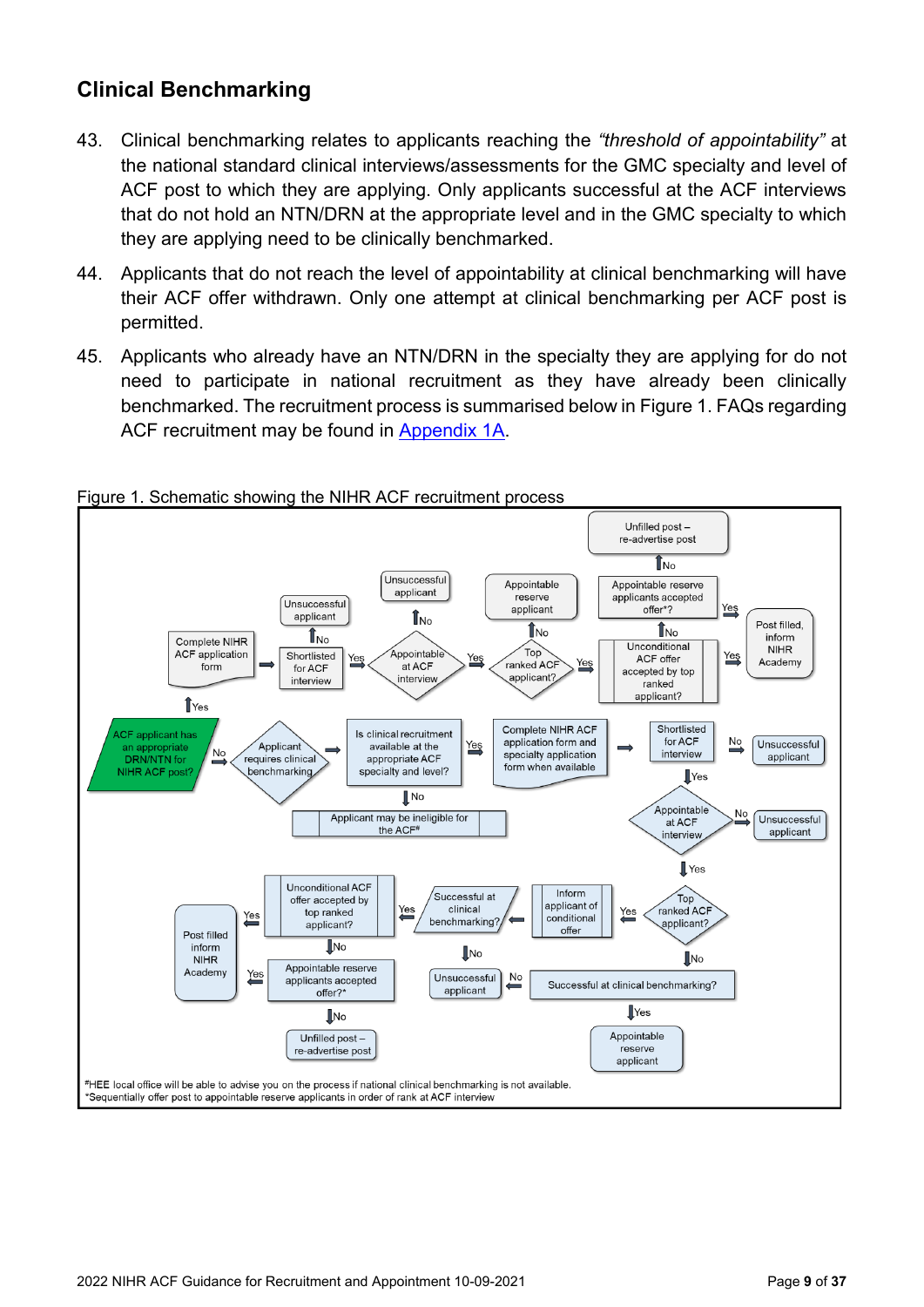### <span id="page-9-0"></span>**Flexibility**

- 46. The NIHR Academy wishes to see full appointment to posts. The NIHR objectives of supporting clinical academic medicine and making the NHS an internationally-recognised organisation of excellence for patient-based research are not furthered by having vacant training posts. The deadline for successful applicants to be in post for NIHR ACFs allocated in 2022 is 31 March 2023. Where possible, recruitment to unfilled posts should continue until the post is filled. If the post is unfilled on 31 March 2023 then it will be withdrawn from the IAT partnership's allocation.
- 47. In order to re-advertise unfilled posts, the NIHR Academy needs to be made aware of status changes in ACF offers made in Round 1 (awarded, conditional offer, or unfilled). IAT partnerships should provide information regarding the recruitment status of posts via email to *iat@nihr.ac.uk* and in order to request permission to re-advertise unfilled posts. Further details may be found in [Appendix 1B.](#page-17-0)

### <span id="page-9-1"></span>**Changes to Allocated ACF Posts**

- 48. You should only recruit to specialties as they are profiled in your approved 2022 specialty spread. However the NIHR Academy will provide flexibility in considering changes to the original specialties.
- 49. If difficulties arise in e.g. recruitment, or with capacity, a request to change the specialty/ies of an ACF post may be made in writing to NIHR Academy (*iat@nihr.ac.uk*) stating the reason for the change. All necessary approvals must be in place from the College and/or Lead Dean to recruit to the posts in the GMC specialties and that the relevant Programme Leads are happy with this process and decision.
- 50. If a specialty is changed without prior written approval from NIHR Academy this may affect funding.

### <span id="page-9-2"></span>**Providing Information**

51. IAT Partnerships are expected to provide up to date information on NIHR ACF posts. Funding in 2022 will come from the DHSC Science, Research and Evidence Directorate funding stream and not through the workforce funding streams. It is important that HEE local offices provide information on available and filled posts in a timely manner according to the dates shown below in Table 2.

| Table 2 - Key dates for Providing Recruitment Information to NIHR Academy |                         |  |  |  |
|---------------------------------------------------------------------------|-------------------------|--|--|--|
| Initial outcome from Round 1 and permission to<br>re-advertise            | 27/01/2022 - 07/02/2022 |  |  |  |
| Recruitment status update until all posts are<br>unconditionally filled   | As requested by NIHR    |  |  |  |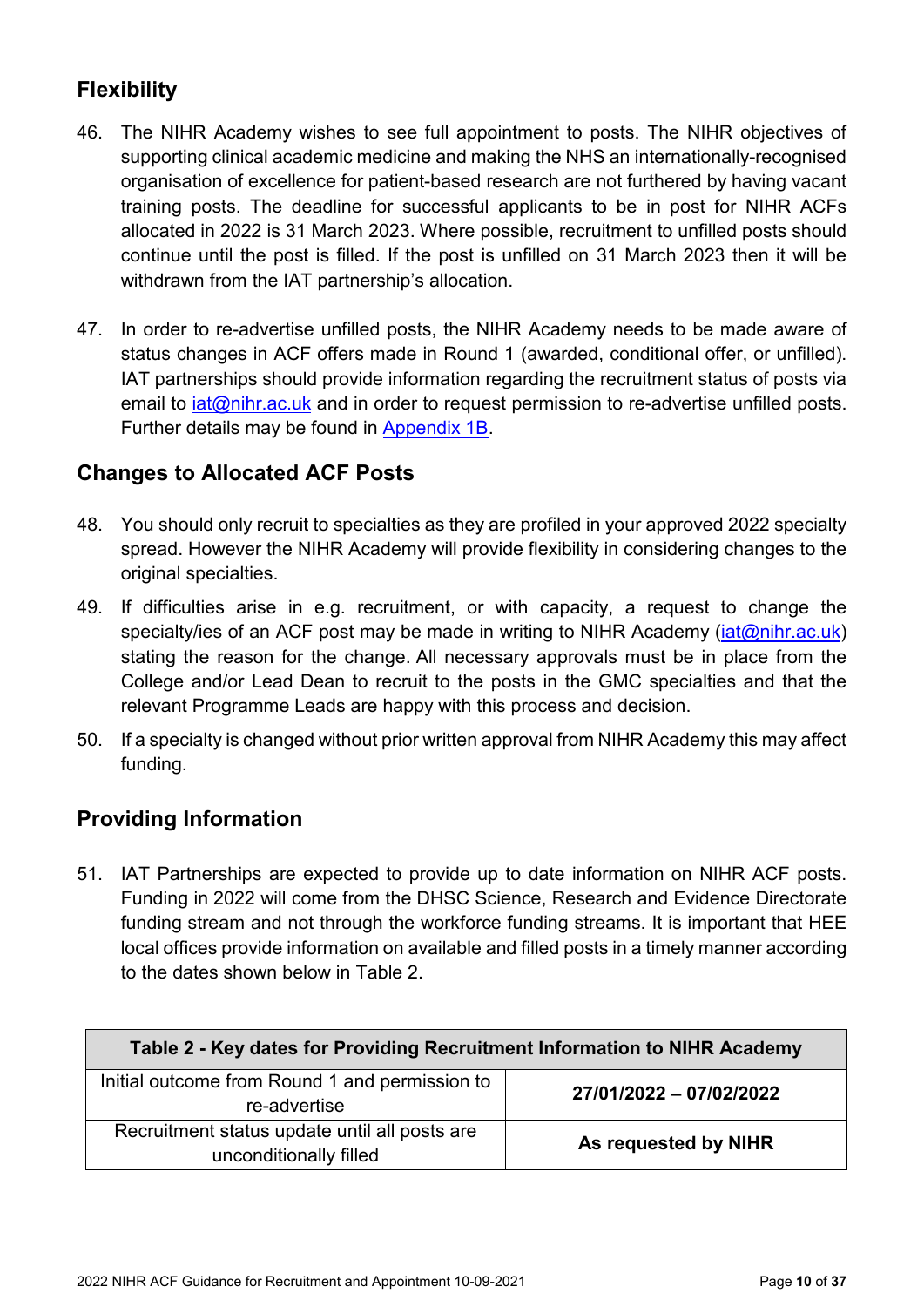### <span id="page-10-0"></span>**ACF Appraisals**

52. There should be joint academic and clinical appraisal according to Follett principles with assessment, according to College and HEE local office recommendations for ACFs. A general overview for reviewing the progression of trainees undertaking joint clinical and academic training programmes is provided in the Gold Guide. The Academy of Medical Sciences has formulated supplementary guidelines to aid trainees, supervisors, and assessors in reviewing academic training and progress. These are available at: [http://www.acmedsci.ac.uk/policy/policy-projects/guidelines-for-monitoring-academic](http://www.acmedsci.ac.uk/policy/policy-projects/guidelines-for-monitoring-academic-training-and-progress/)[training-and-progress/](http://www.acmedsci.ac.uk/policy/policy-projects/guidelines-for-monitoring-academic-training-and-progress/)

### <span id="page-10-1"></span>**Completion of an ACF**

- 53. The duration of an ACF will be for a maximum of 3 years (or 4 years in General Practice). During this time, the trainee combines clinical specialty or core training with academic training, which is geared towards competing for a training fellowship.
- 54. When a trainee obtains a fellowship, the ACF post comes to an end, with the right to runthrough training retained by the trainee. The trainee normally spends 3 years outside of their clinical programme in Out of Programme Research (OOPR) working towards the completion of a PhD, MD, or equivalent. The trainee will need to obtain agreement from their HEE local office to take the time out of their clinical programme. This will not normally be refused. Agreement for OOPR will require confirmation from the relevant HEE local office that the trainee has achieved relevant clinical competences and is ready to leave the clinical programme, and ideally, that the research project has been peer reviewed and approved.
- 55. Upon completion of a Training Fellowship, the trainee will return to their clinical programme as a standard trainee and at an appropriate point, may competitively apply for a Clinical Lectureship, provided appropriate academic and clinical competences have been obtained, or they may continue in clinical training.

### <span id="page-10-2"></span>**Early Exit from Academic Training**

- 56. There are several points at which an ACF may decide, or be advised, to leave the academic training pathway. As long as clinical competences have been successfully achieved, the trainee can re-join the standard clinical specialty training programme, retain their NTN, but lose their entitlement to run-through.
- 57. In all instances, it is important to remember that the Clinical Training Programme Director (acting on behalf of the Postgraduate Dean) would have to identify a suitable placement in the clinical programme, and that in some cases this could take up to one year. It is therefore important to give warning to the Postgraduate Dean as soon as the possibility of early exit from the programme arises. It is hoped that it will not occur but it is possible that the individual leaving the academic training programme might have to wait for a suitable clinical placement while retaining their NTN. During this time, they may have to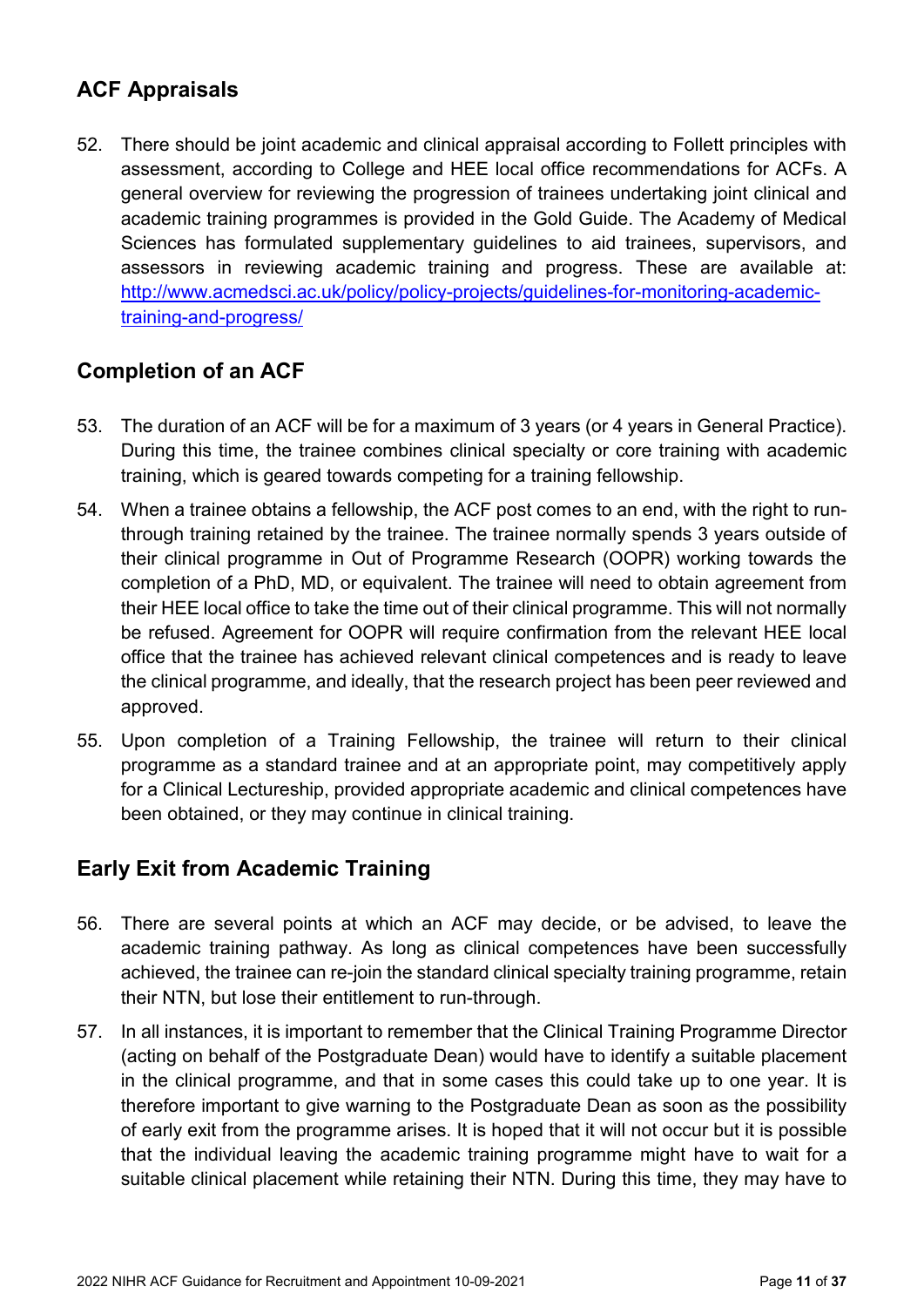find other work. It is essential, therefore, that the trainee gives as much notice as possible of their intentions to avoid this situation arising.

- 58. Early exit might occur at the following points:
	- During the course of the three year ACF programme (up to four years in General Practice) the funding should continue until exit from the programme to allow "seamless" return to the clinical programme
	- At the end of the ACF, the fellow may fail for whatever reason to obtain, or may decide not to pursue, a Training Fellowship for PhD or MD studies. Academic funding will not continue beyond three (or four in General Practice) years, so as much warning as possible is needed if the fellow wishes to continue in a clinical programme
	- After completing a training fellowship and obtaining a PhD/MD (or equivalent), a trainee may decide, or be advised, not to pursue academic training any further. Hopefully, this decision will have been arrived at over a period of time, so that maximum warning can be given to the HEE local office in order to avoid or minimise any wait to re-enter the clinical programme
	- Early exit might occur due to the trainee going OOP for non-statutory reasons, such as OOPE, where the OOP experience is not related to the ACF.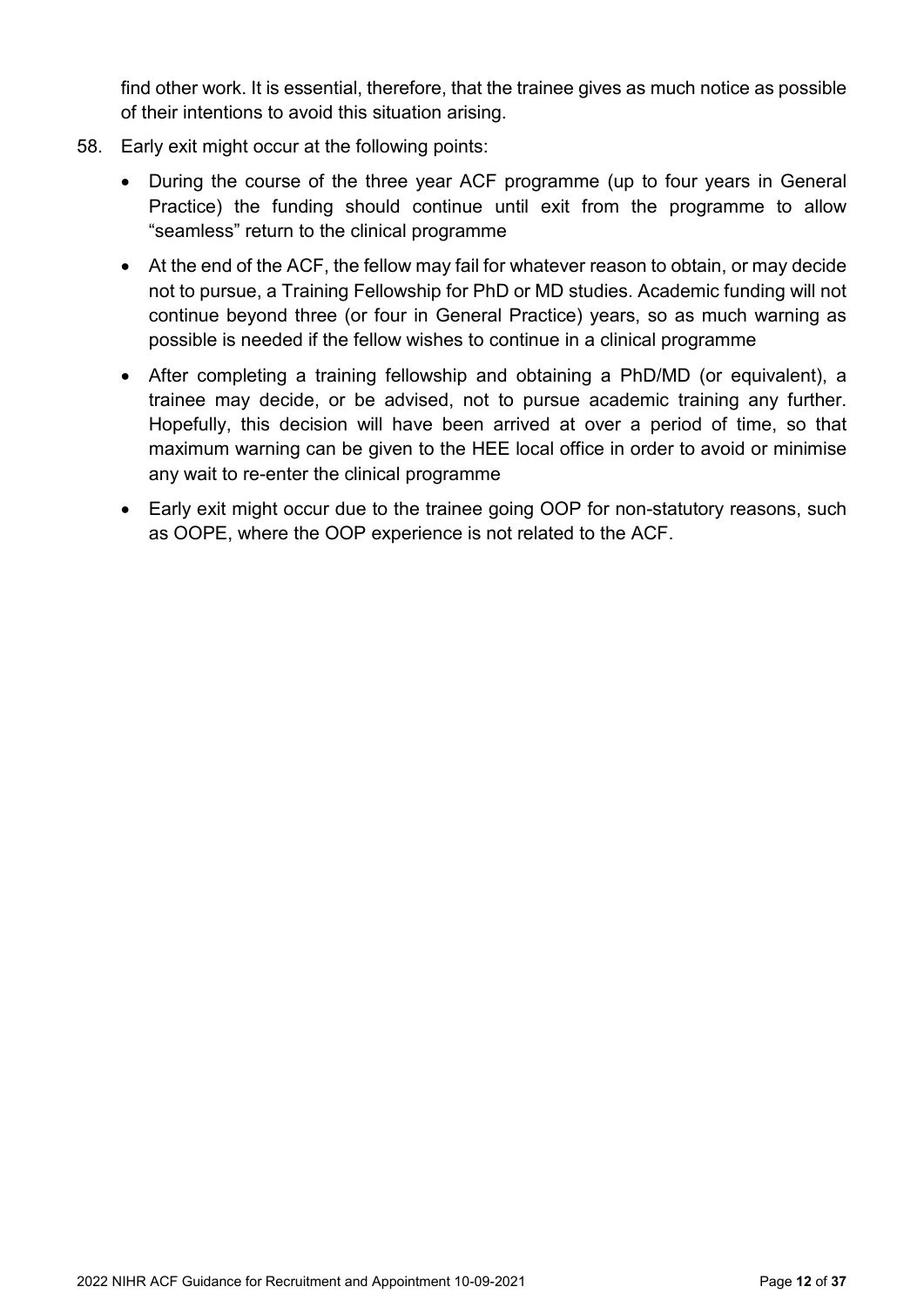### <span id="page-12-0"></span>**Appendix 1A – NIHR ACF Applicant and Recruiter Round 1 FAQs**

The following guidance is for NIHR ACF recruitment into all General Medical Council (GMC) specialties.

#### **FAQ 1 - What is the process for applicants to NIHR ACFs that will commence in 2022?**

The ACF recruitment process is summarised in [Figure 1](#page-8-1) and the timetable for 2022 recruitment is in [Table 1.](#page-2-1)

NIHR ACF posts are allocated annually to Integrated Academic Training (IAT) partnerships comprising an HEE local office, Higher Education Institute (HEI) and NHS organisation.

The recruitment process is managed by the relevant HEE local office in the IAT partnerships, and advertisements will appear on their websites and Oriel from October 2021. Applicants will need to apply for NIHR ACF posts using the Oriel online application system [\(https://www.oriel.nhs.uk/Web/\)](https://www.oriel.nhs.uk/Web/).

The 2022 NIHR ACF recruitment window runs from October 2021 to 31 March 2023, this is divided into round 1 (October 2021 – January 2022) and re-adverts (February 2022 – 31 March 2023).

#### **ACF Application Form**

• Applicants will need to complete the ACF application form for the ACF posts advertised in the relevant specialties and levels through Oriel<https://www.oriel.nhs.uk/Web/>

#### **Specialty Training Application Form**

• ACF applicants who require **clinical benchmarking** if they were successful at the ACF interview will need to complete the relevant **specialty training application**, when the national application window opens. Specialty training application form options and a definition of those applicants requiring clinical benchmarking is detailed in FAQ 2 and FAQ 3.

Following assessment of the ACF application forms, shortlisted applicants will be invited for interviews (November 2021 – January 2022). The interviews are organised by the HEE local office hosting the ACF post.

The ACF interview has several components assessing the clinical–academic potential of the applicant. Appointable applicants will be ranked at the ACF interview, with the top ranked applicant being offered the ACF post when the offer window opens.

A **conditional offer** will be given to successful ACF applicants that do not already hold a National Training Number (NTN) or Deanery Reference Number (DRN) in the GMC specialty and level to which they are applying. These applicants require clinical benchmarking (defined in FAQ 2) in the GMC specialty of the ACF post to which they are applying before they can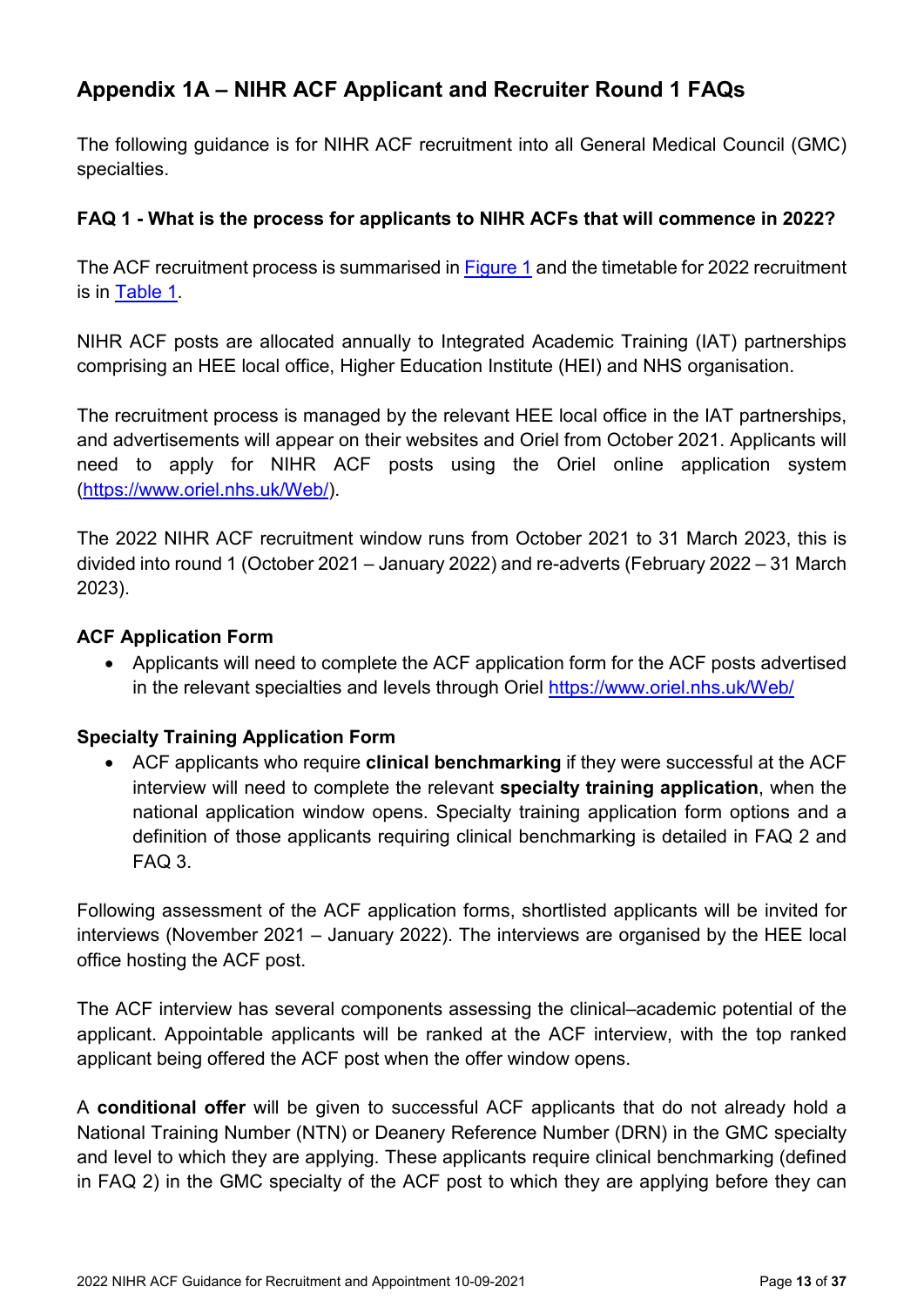accept the ACF offer. ACF applicants will receive a conditional offer when the offers window opens in January 2022.

If the top ranked applicant at the ACF interview requires clinical benchmarking, ACF applicants that were deemed appointable at interview will also be invited for clinical benchmarking, if required.

An **unconditional offer** can be made to reserve applicants who pass clinical benchmarking (or to those with an appropriate NTN/DRN) for the advertised ACF should the preferred ACF applicant withdraw or fail clinical benchmarking.

### **FAQ 2 - What is clinical benchmarking?**

Clinical benchmarking relates to ACF applicants reaching the "*threshold of appointability"* at the national standard clinical interviews/assessments for the GMC specialty and level of the ACF post. ACF applicants that are successful at interview but do not hold an NTN/DRN in the appropriate GMC specialty and ST level for the post need to be clinically benchmarked. For example:

- Applicants who hold a DRN in a core specialty, who are applying for an ACF at ST3/4 will be required to attend clinical benchmarking at the higher level. The clinical interview that resulted in the award of the DRN will not be acceptable for clinical benchmarking.
- Applicants who hold an NTN at ST3 in Cardiology, who are applying for an ST3 cardiology post do not need to attend clinical benchmarking as they would have already passed the clinical benchmarking for this post.

Applicants who fail to reach the *"threshold of appointability"* at clinical benchmarking, will be ineligible for appointment to the ACF post in that recruitment round. Under these circumstances the conditional ACF offer will be withdrawn.

Withdrawal of a conditional ACF offer does not prevent the affected applicants from reapplying in future recruitment rounds.

If applicants require clinical benchmarking at national clinical assessment/interviews then the HEE local office hosting the ACF post will arrange this.

### **FAQ 3 - Do applicants need to submit a separate application for standard clinical training in that specialty in order to be able to attend an interview for clinical benchmarking?**

If ACF applicants require clinical benchmarking then they **must** also complete a separate standard clinical application form. They will be asked on their standard clinical application form whether they wish to be considered for academic recruitment only (i.e. clinical benchmarking only) or whether they wish their standard clinical application to be considered for both academic and clinical appointments. The two options are described below. Once an applicant has made their selection and submitted the standard clinical application form they will not be able to change this decision.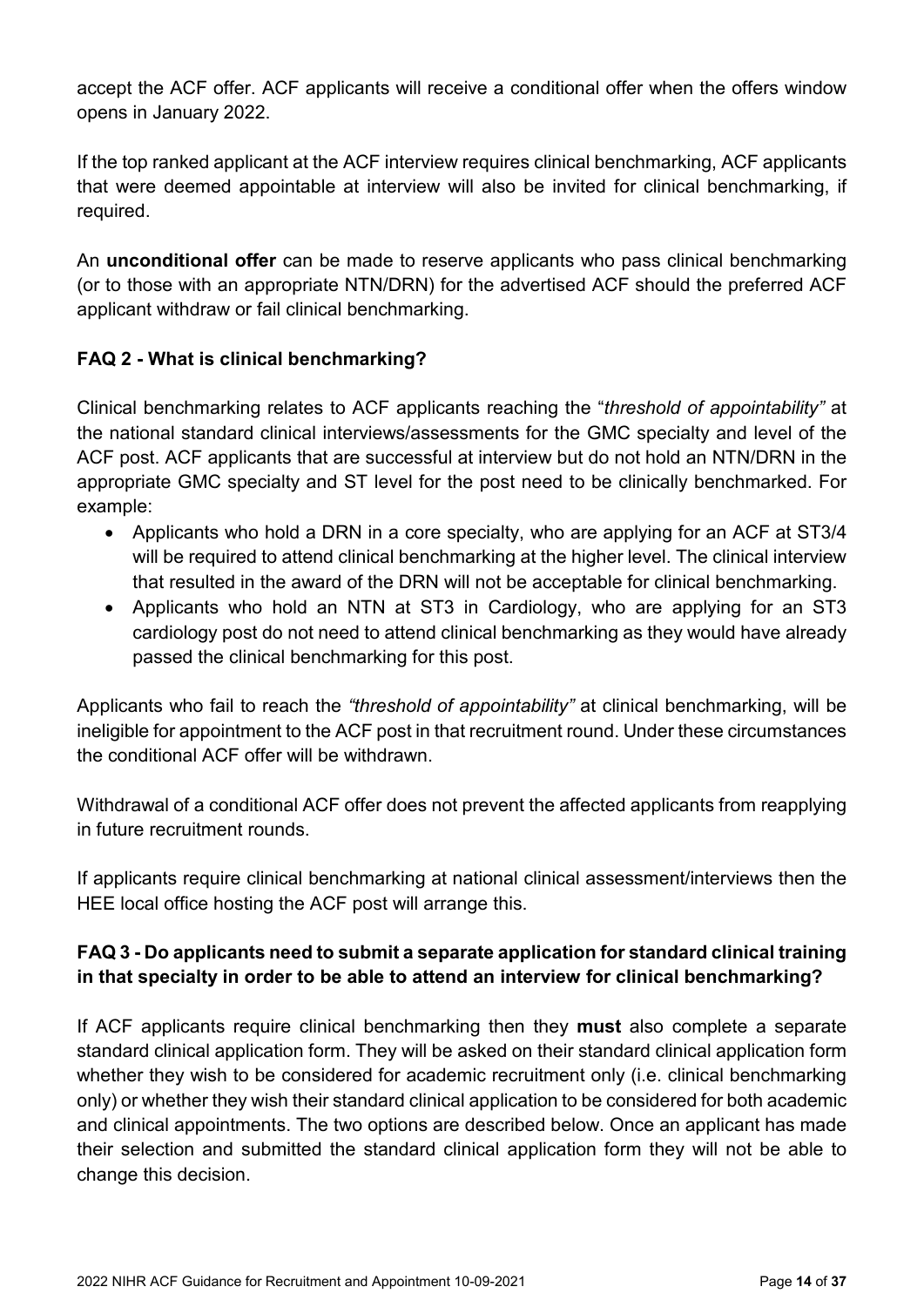### **Standard clinical application form options:**

### **1. Academic Recruitment Only**

This option informs the national recruitment office that the applicant wishes their standard clinical application form to **only** be used for clinical benchmarking for the ACF post they have applied for. They will only be invited to standard clinical interviews if they were appointable at the ACF interviews, and thus invited for clinical benchmarking. This selection informs the national recruitment office that they should be removed from the offers process for the standard clinical training posts. Their score will only be used to assess whether they have reached the level of appointability, they should be informed of the outcome as soon as possible.

### **2. Academic Recruitment and Specialty Training**

This option advises the national recruitment office that in addition to using the standard clinical application for clinical benchmarking as part of the ACF recruitment process (Option 1), the ACF applicant would also like to be considered for a standard clinical training post in the related specialty. Their score will be used to assess whether they have reached the level of appointability for the ACF post offer, and they should be informed of the outcome as soon as possible. If their score is also high enough to be appointed to a standard clinical training post then they will receive this offer when the national standard, clinical training offers window opens. Guidance on accepting ACF posts is detailed below.

### **FAQ 4 - The ACF applicant currently holds a clinical NTN at the appropriate level in the GMC specialty associated with the ACF; do they need to be clinically benchmarked?**

No. They will have already passed the assessment at the national clinical interview for this GMC specialty and therefore will not have to do so again.

### **FAQ 5 - The ACF applicant currently holds a Deanery Reference Number (DRN) having previously successfully applied for core level training. Will they still need to be clinically benchmarked?**

It depends on the level of training of the ACF that is being applied for.

If they hold a DRN whilst applying for a post linked to a GMC specialty that has relevant core level training (e.g. internal medicine trainee in Anaesthetics, Core Medical Training for medical specialties and Core Surgical Training for surgery), then they will have already passed the assessment at the clinical interview previously and therefore will not have to do so again.

However, if they hold a DRN for core training but are applying to academic training at a higher training level (i.e. ST3/4) they will need to attend a national clinical assessment/interview at the appropriate level.

If the core level training they are undertaking is not relevant to the GMC specialty they are applying for in the NIHR ACF round, then they will need to undergo clinical benchmarking.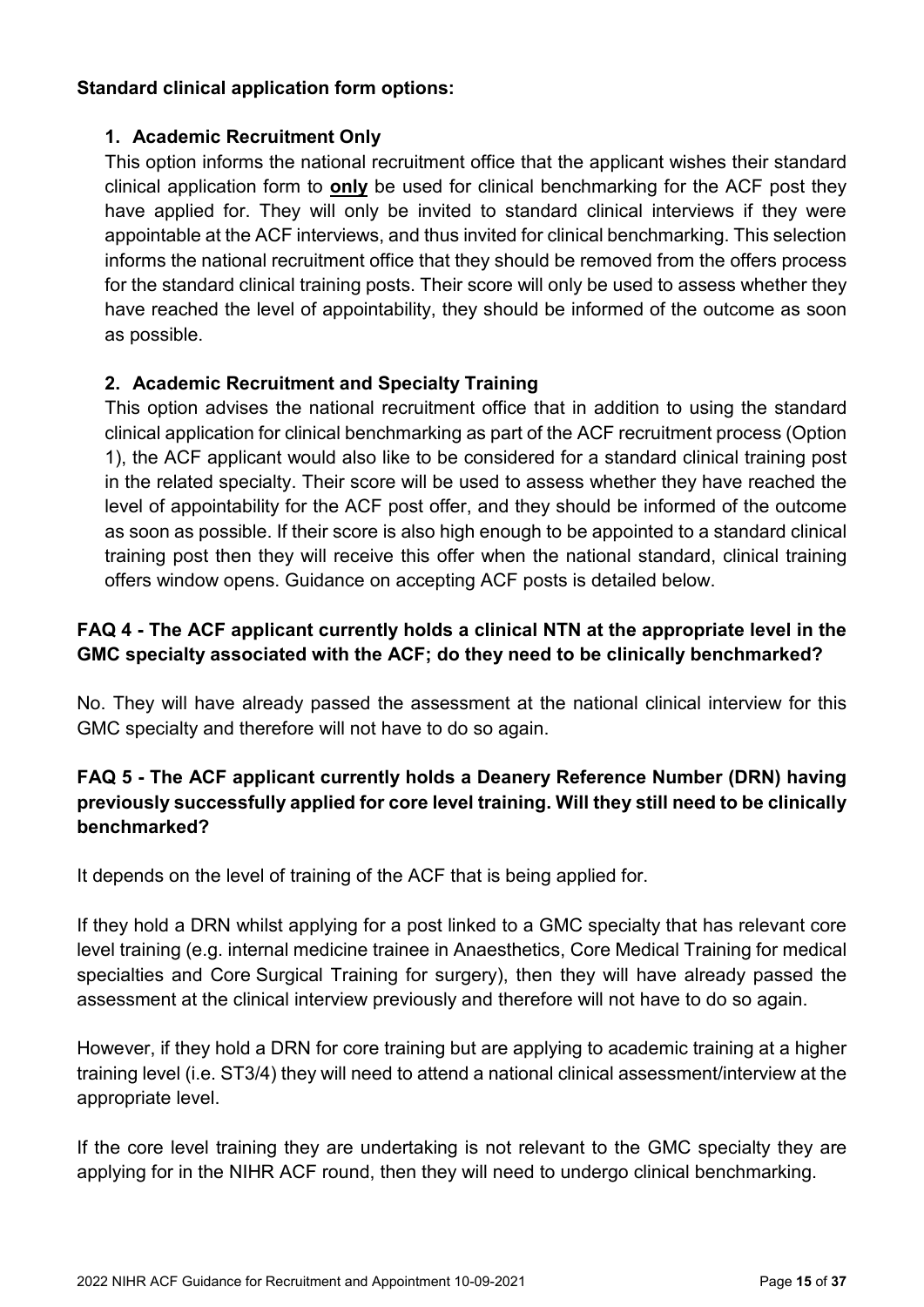### **FAQ 6 - The ACF applicant holds a National Training Number but not in the same GMC specialty that they are applying for academic training. Will they still need to be clinically benchmarked?**

Yes. Although they have met the required standard in a national clinical interview before, it was not in the same GMC specialty. Different specialties assess different skills and competences at interview and therefore it should not be assumed that success in one clinical interview is appropriate for all specialties.

Therefore, to ensure a consistency of approach with all applicants, they will need to undergo clinical benchmarking for this GMC specialty.

### **FAQ 7 - When will ACF offers be released?**

Academic Round 1 offers will be released in January 2022. If the ACF applicant already holds an NTN in the relevant GMC specialty and are the preferred applicant following the ACF interview, then they can be offered the post. If they require clinical benchmarking, then the offer will be conditional upon meeting the required standard in the clinical assessment/interview.

Offers, or an indication of interview performance, will not be released to applicants (either officially or unofficially) before the offers date. This ensures that applicants are given a fair opportunity to attend all of the ACF interviews they have applied for without undue pressure to accept a post they interviewed for at the start of the window. This also ensures that IAT partnerships are able to make full use of the interview window.

#### **FAQ 8 - What is the process of accepting an ACF post after clinical benchmarking?**

If, after confirmation of clinical benchmarking, the applicant accepts the ACF post, they must ensure that they withdraw from all other applications that they have submitted. It is their responsibility to contact the appropriate lead recruiter(s) and inform them that they would like to withdraw their application. This should be done within five working days of confirmation of clinical benchmarking. Withdrawal from other applications will not automatically occur through Oriel.

### **FAQ 9 - What happens if the applicant does not reach the required standard at clinical benchmarking?**

Their NIHR ACF offer will be withdrawn by the relevant HEE local office.

### **FAQ 10 - Would the ACF applicant receive a rank at the clinical interview when being clinically benchmarked?**

It depends on the option selected in the standard clinical application form. ACF applicants who select: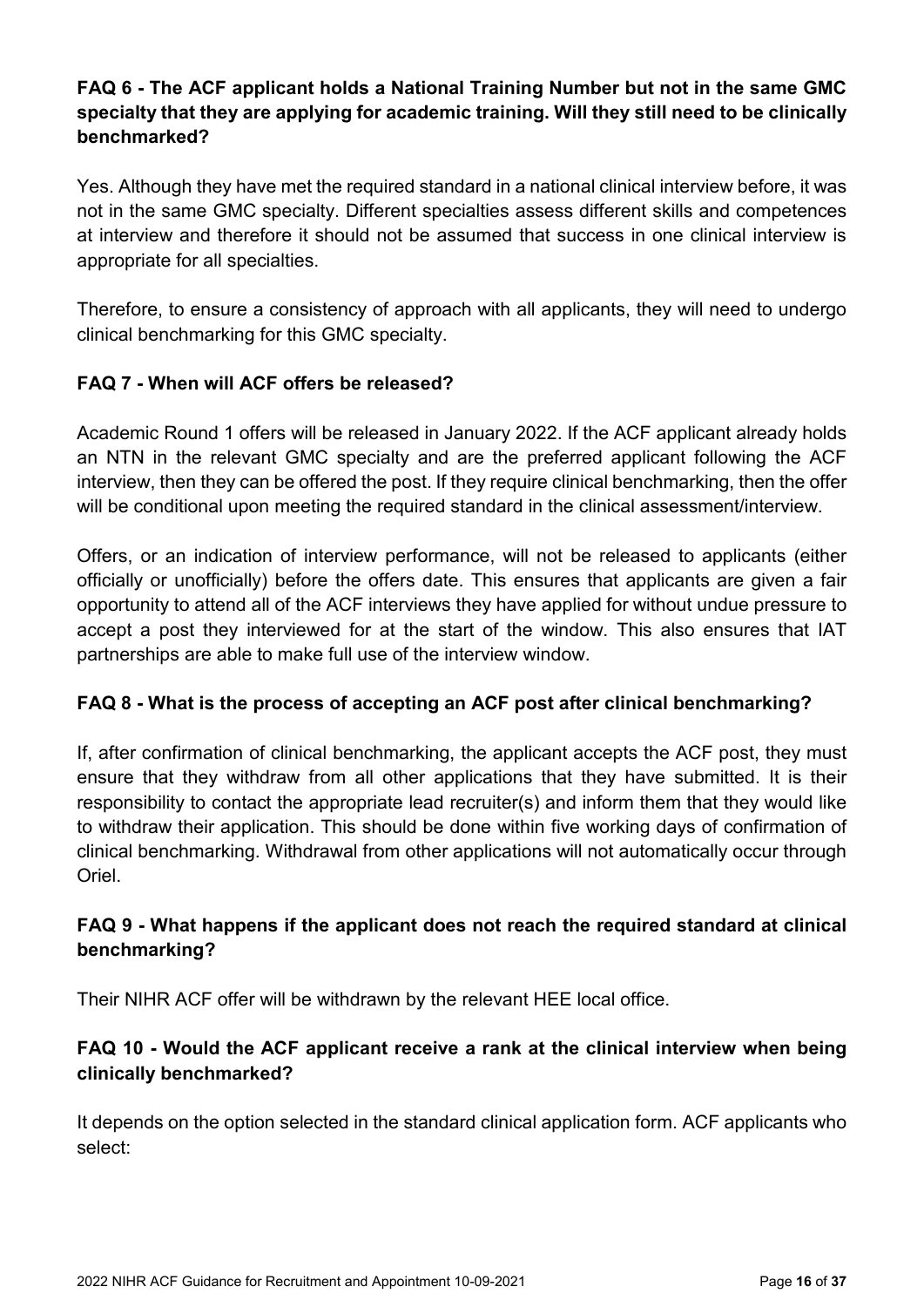- **Academic recruitment only** will not receive a rank at the standard clinical assessments/interviews.
- **Academic recruitment and specialty training** will receive a rank at the standard clinical assessments/interviews.

### **FAQ 11 - What will be the likely delay between the round 1 ACF interview and clinical benchmarking?**

It depends on the level of the NIHR ACF post that they are applying for. Round 1 NIHR ACF interviews will take place in November/December 2021.

Please refer to the [MDRS website](https://specialtytraining.hee.nhs.uk/) for details of national recruitment and selection.

### **FAQ 12 - The ACF applicant is undertaking higher specialty training but the ACF is advertised at a lower ST entry level; will they have to repeat their clinical training when they start the ACF?**

<span id="page-16-0"></span>Yes. Applicants at e.g. ST5 are eligible to apply for an ACF advertised at ST3 entry; however, if such applicants were to accept the ST3 ACF post, they are required to repeat their ST3 clinical training.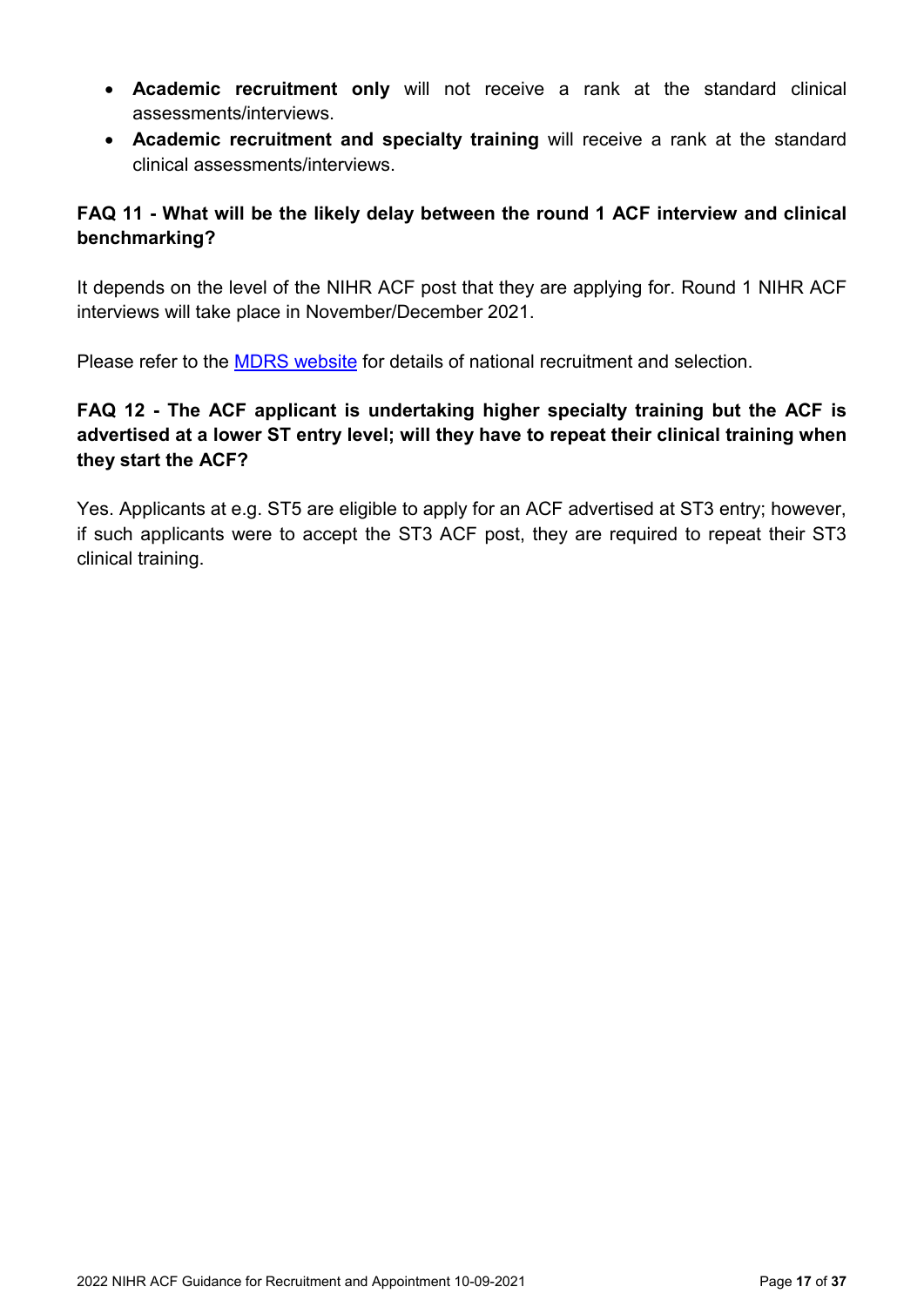### <span id="page-17-0"></span>**Appendix 1B - Recruiter and Re-advertisement FAQs**

These FAQs are specifically for the HEE Recruiters; however, see FAQs 1 – 12 as these are relevant to both applicant and recruiters on the application process.

### **FAQ 13 - As applicants now attend a separate clinical interview, can the NIHR ACF interview now cover academic topics only?**

This is at the interview panel's discretion. The ACF interview should cover clinical-academic and academic elements. The addition of clinical specific questions is at the interviewing panel's discretion.

### **FAQ 14 - Do we need to set up separate clinical benchmarking interviews for those that have applied for NIHR ACF posts?**

No. It is expected that applicants will attend the specialty-specific national clinical interviews that take place during the NIHR ACF recruitment window 01 October 2021 – 31 March 2023. However, where specialty specific national clinical interviews are not available (for example ST2 ACF posts) then a local clinical benchmarking process may be set up following consultation and agreement with HEE.

### **FAQ 15 - How do we manage the offers process?**

Offers to NIHR ACF posts should be made in line with the published academic recruitment timeline, through Oriel. Following ACF interviews if the preferred applicant holds an NTN or equivalent in the same GMC specialty, they should be offered the ACF post.

A conditional offer should only be given if the top ranked applicant at the ACF interview requires clinical benchmarking. The conditional offer relates to the applicants reaching the required standard at clinical benchmarking. The first attempt at clinical benchmarking will determine the outcome of the conditional offer for the NIHR ACF post. Conditional offers for subsequent NIHR ACF applications would also require clinical benchmarking.

It is the responsibility of the HEE local office that has been allocated the ACF post to release applicant offers/conditional offers, not the HEE local office responsible for clinical benchmarking.

The applicants will be ranked based on the ACF interviews regardless of their ranking in the national clinical interview. If the top ranked ACF applicant fails clinical benchmarking, then the  $2<sup>nd</sup>$  reserve applicant should be given an unconditional/conditional offer, dependent on the requirement for clinical benchmarking, where relevant.

Where possible the change in offer from conditional to unconditional/withdrawn following clinical benchmarking should occur as soon as possible and is not dependent on the national standard, clinical offers window, as it relates to the ACF Round 1 offers process not the national standard clinical timeframes.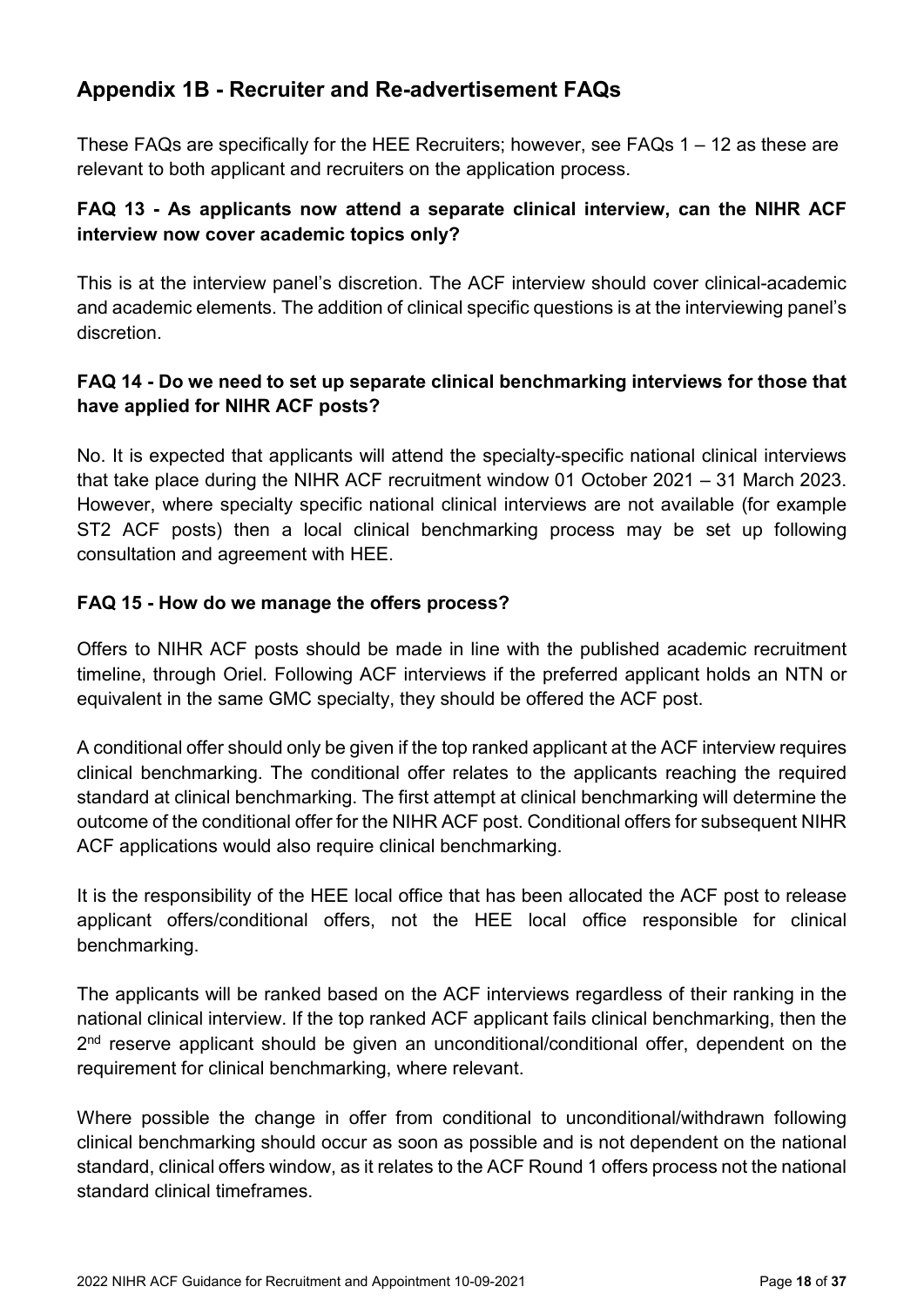### **FAQ 16 - Do applicants receive a rank at clinical interviews when being clinically benchmarked?**

It depends on the option selected in the standard clinical application form. ACF applicants who select:

**Option 1 - Academic Recruitment only** will not receive a rank at the standard clinical assessments/ interviews.

**Option 2 - Academic Recruitment and Specialty Training** will receive a rank at the standard clinical assessments/interviews.

### **FAQ 17 - What happens if an applicant, who we make an academic offer to, fails to reach the required standard at clinical benchmarking?**

Their conditional academic offer will need to be withdrawn by the HEE local office where the ACF will be based and this will need to be communicated to the applicant.

Under these circumstances, if the second ranked applicant already has the relevant NTN/DRN or has passed clinical benchmarking they may be offered the ACF post. If the post is rejected, then offers should continue through the ranking to the other ACF applicants deemed appointable at the ACF interview and who have been successfully clinically benchmarked (where required).

### **FAQ 18 - What is the required standard for NIHR ACF applicants undergoing clinical benchmarking?**

Applicants who do not hold an NTN/DRN will need to be assessed and interviewed through the relevant national process for the specialty. The applicant will be required to reach the "threshold of appointability" at national selection assessment/interview. They do not need to have been ranked high enough to have received a specialty training post i.e. "appointed".

Applicants that do not reach the appointable score threshold at national selection assessment/interview will have their ACF offer (or place on reserve list) withdrawn.

All ACF offers to applicants not holding an NTN/DRN must clearly state that this is a conditional offer subject to passing the "*threshold of appointability"* in the national process and that offers will be withdrawn from applicants that are unsuccessful in that process.

It is important that specialties clearly determine their appointable threshold in a way that is transparent, fair, and equitable to all ACF applicants. It is recommended as best practice that cut-off scores are agreed prior to interviews.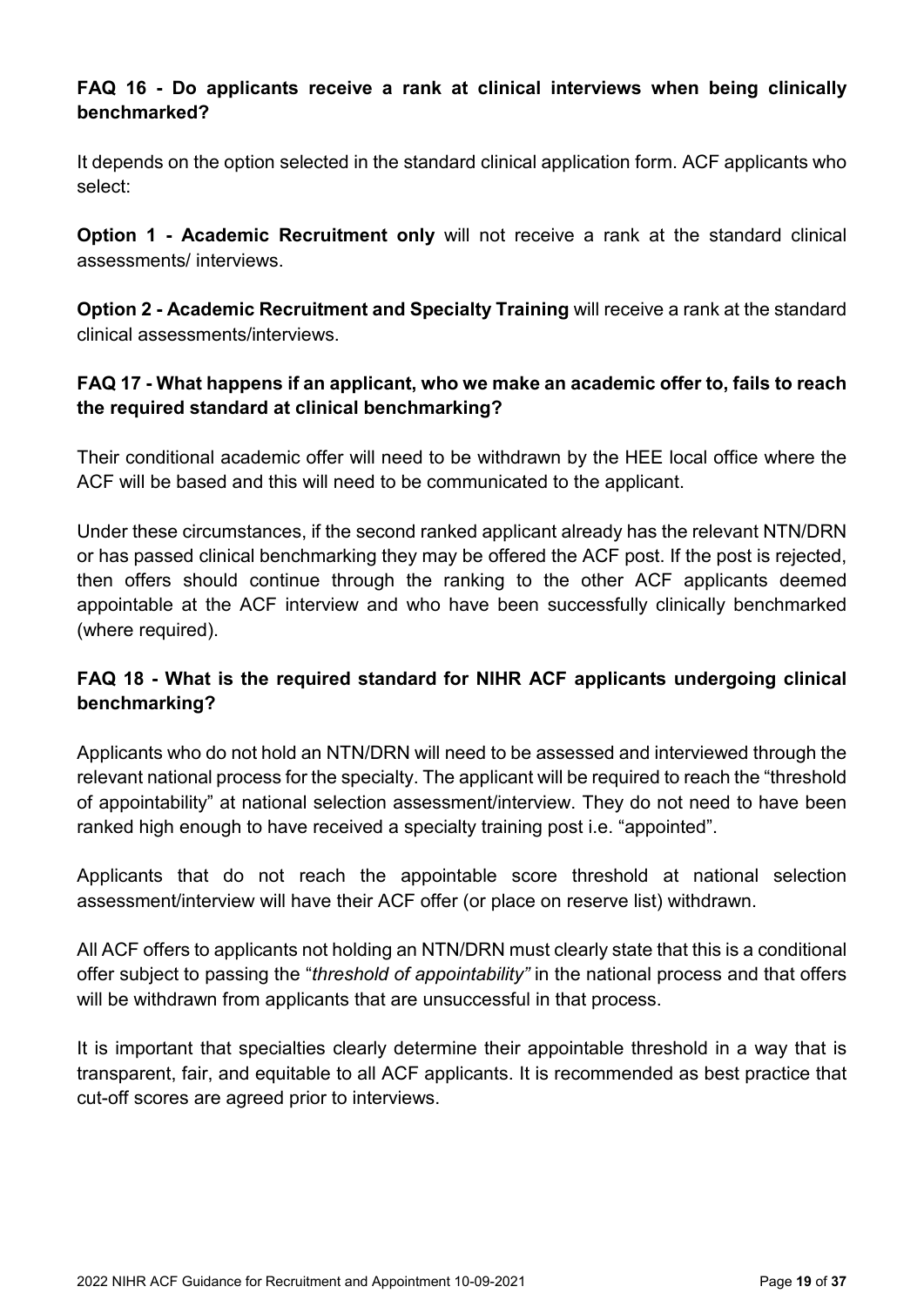### **FAQ 19 - What is the timescale for an applicant accepting an ACF post after clinical benchmarking?**

It depends on the ST level of the ACF post that they are applying for. Round 1 NIHR ACF interviews will take place in November/December 2021.

Please refer to the [MDRS website](https://specialtytraining.hee.nhs.uk/) for details of national recruitment and selection.

#### **FAQ 20 - What is the process for re-advertising and recruiting to unfilled NIHR ACF posts from academic Round 1?**

In order to re-advertise ACF posts, NIHR needs to be made aware of recruitment outcomes in Round 1. For example: accepted unconditional offer, conditional offer, or unfilled.

The 2022 NIHR ACF recruitment window runs from October 2021 to 31 March 2023, this is divided into Round 1 (October 2021 – January 2022) and re-adverts (February 2022 – March 2023).

Recruitment outcomes, specialty change requests, and general queries should be sent to [iat@nihr.ac.uk](mailto:iat@nihr.ac.uk) to provide information regarding the current recruitment status of posts. An update on recruitment status should be provided to NIHR Academy as requested, or until all posts are unconditionally filled.

Re-advertising of unfilled posts should commence as soon possible after the posts have been confirmed as unfilled and NIHR has been notified. The NIHR Academy needs to be made aware of unfilled ACF posts as soon as possible. The deadline for successful applicants **to be in post** for 2022 allocated NIHR ACFs is 31 March 2023. Where possible, recruitment to unfilled posts should continue until the post is filled. If the post is unfilled on 31 March 2023 then the NIHR ACF post will have expired and will be withdrawn from the IAT partnership's allocation.

#### **FAQ 21 - How can applicants for re-advertised ACF posts attend clinical benchmarking?**

To facilitate successful ACF applicants attending clinical benchmarking, where possible, readvertised ACF posts should follow the optional timetable for re-adverts in [Table 1.](#page-2-1)

Following the optional timetable is advised to maximise the availability of clinical benchmarking interviews. However, it is not mandatory and recruitment to unfilled posts should continue until the post is filled (up to 31 March 2023), assuming the applicants have already been or scheduled to be clinically benchmarked in the current round or already hold an appropriate NTN/DRN.

Successful applicants at the ACF interview should be notified of their offers as soon as possible. If successful applicants at the ACF interviews require clinical benchmarking then this should be coordinated through Health Education England (HEE) local offices and the lead recruiter for the related specialty as soon as possible to ensure placement at the national clinical training interviews, as per Round 1.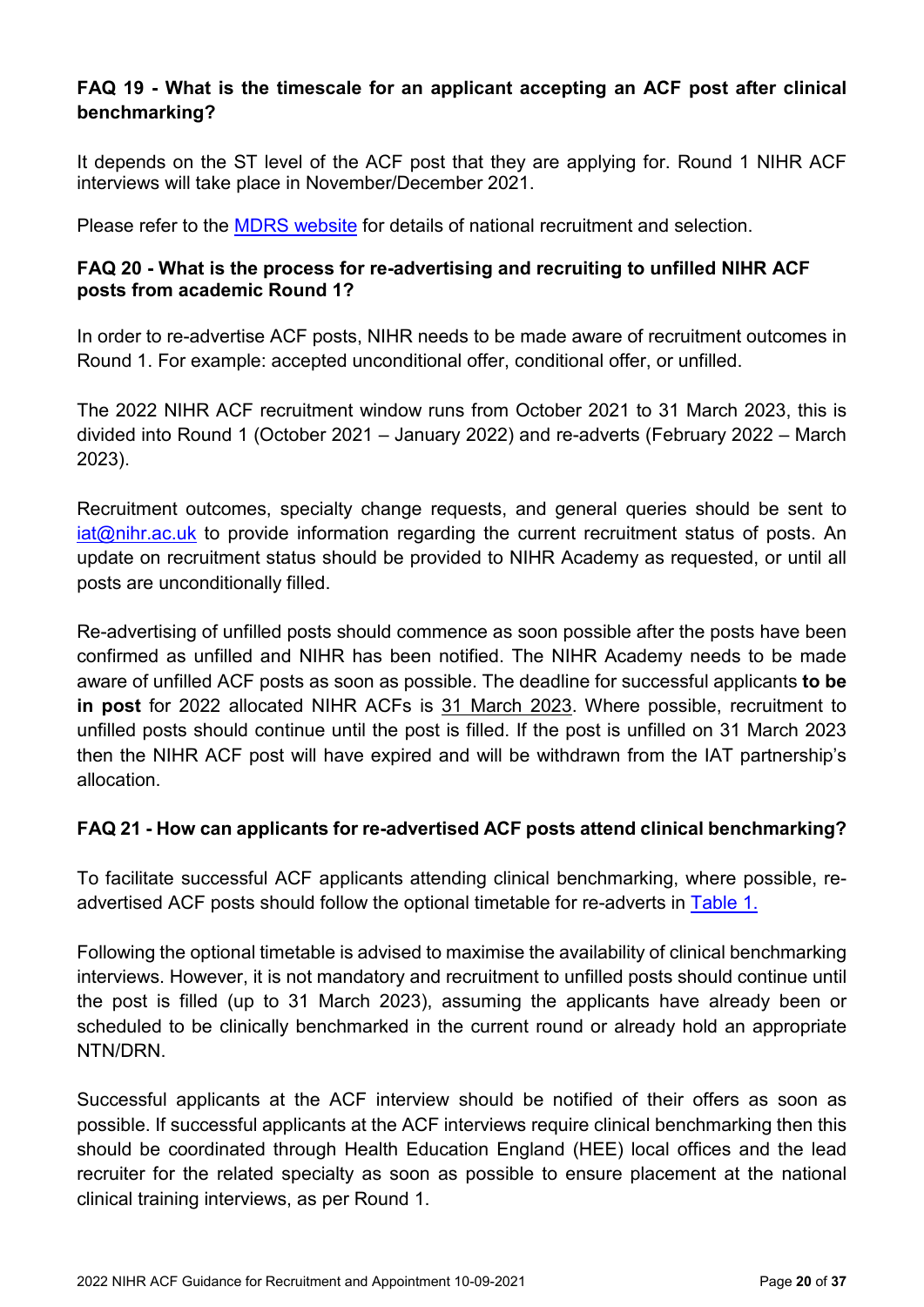### **FAQ 22 - What is the process if the ACF applicant has not applied for standard clinical training in addition to the ACF?**

Where national clinical recruitment at the appropriate level and specialty as the re-advertised ACF post is available in the 2022 NIHR recruitment window, applicants **must** also complete the clinical application form. If the clinical application is not completed, then the ACF application may be withdrawn by the lead recruiters.

### **FAQ 23 - If an applicant applied for an ACF in Round 1 and failed clinical benchmarking can they apply to re-advertised ACFs and another attempt at clinical benchmarking?**

Yes, applicants can apply for re-advertised ACF posts and if available clinical benchmarking, but they are only permitted one attempt at clinical benchmarking per ACF.

### **FAQ 24 - What happens if national clinical training interviews are unavailable for clinical benchmarking?**

Where standard clinical training interviews are unavailable then only the following applicants will be eligible for re-advertised ACF posts:

- applicants that hold an appropriate NTN/DRN
- applicants that are scheduled to be clinically benchmarked in the current round
- applicants that have been successfully clinically benchmarked in the current round.

### **FAQ 25 - When are the national clinical training interview windows for clinical benchmarking?**

Please refer to the [MDRS website](https://specialtytraining.hee.nhs.uk/) for details of national recruitment and selection.

### **FAQ 26 - What if the ACF post is unfilled following the optional re-advertisement timetable?**

Re-advertising unfilled NIHR ACF posts should continue beyond the optional re-advert timetable, where necessary to ensure the posts are filled by 31 March 2022. However, the NIHR ACF adverts should state that applicants must meet the following eligibility criteria:

- they hold an appropriate NTN/DRN
- they are scheduled to be clinically benchmarked in the 2022 NIHR ACF recruitment window
- they have already been successfully clinically benchmarked in the 2022 NIHR ACF recruitment window.

### **FAQ 27 - Do successful ACF applicants, for re-advertised posts, who have passed clinical benchmarking in academic Round 1 have to be clinically benchmarked again?**

If the ACF applicant has been clinically benchmarked in the same GMC specialty and level as their NIHR ACF application (since 2022 ACF recruitment opened) then the applicant will not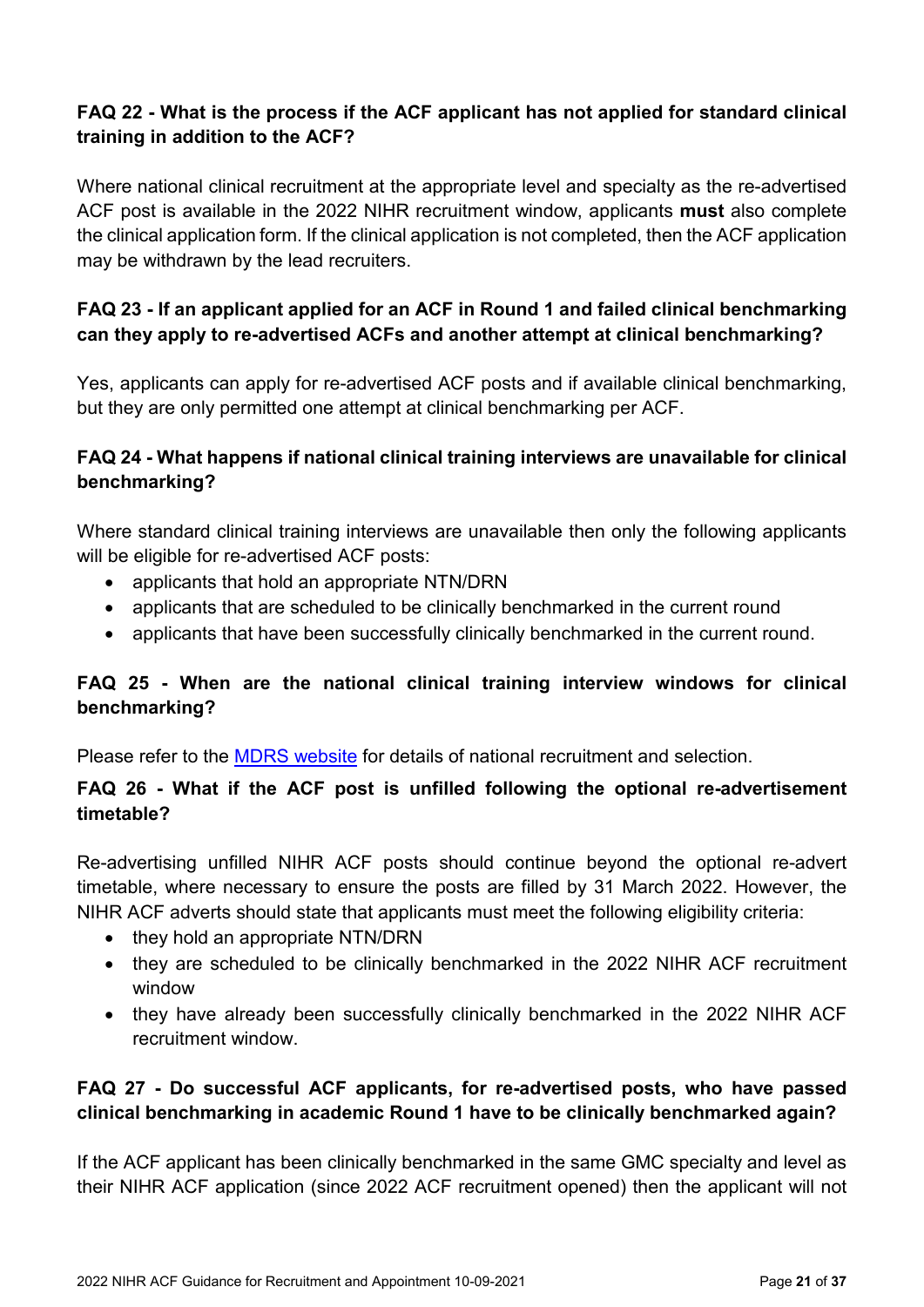require further clinical benchmarking. However, HEE local office recruitment teams will need evidence to confirm clinical benchmarking from the relevant national recruiter.

<span id="page-21-0"></span>When applicants are invited to the ACF interview, the HEE local offices will be responsible for ascertaining if they require clinical benchmarking for that specialty. If the applicant has previously been deemed appointable and may even have been offered a post, they must inform the HEE local offices and provide evidence. They will not be required to undertake further clinical benchmarking.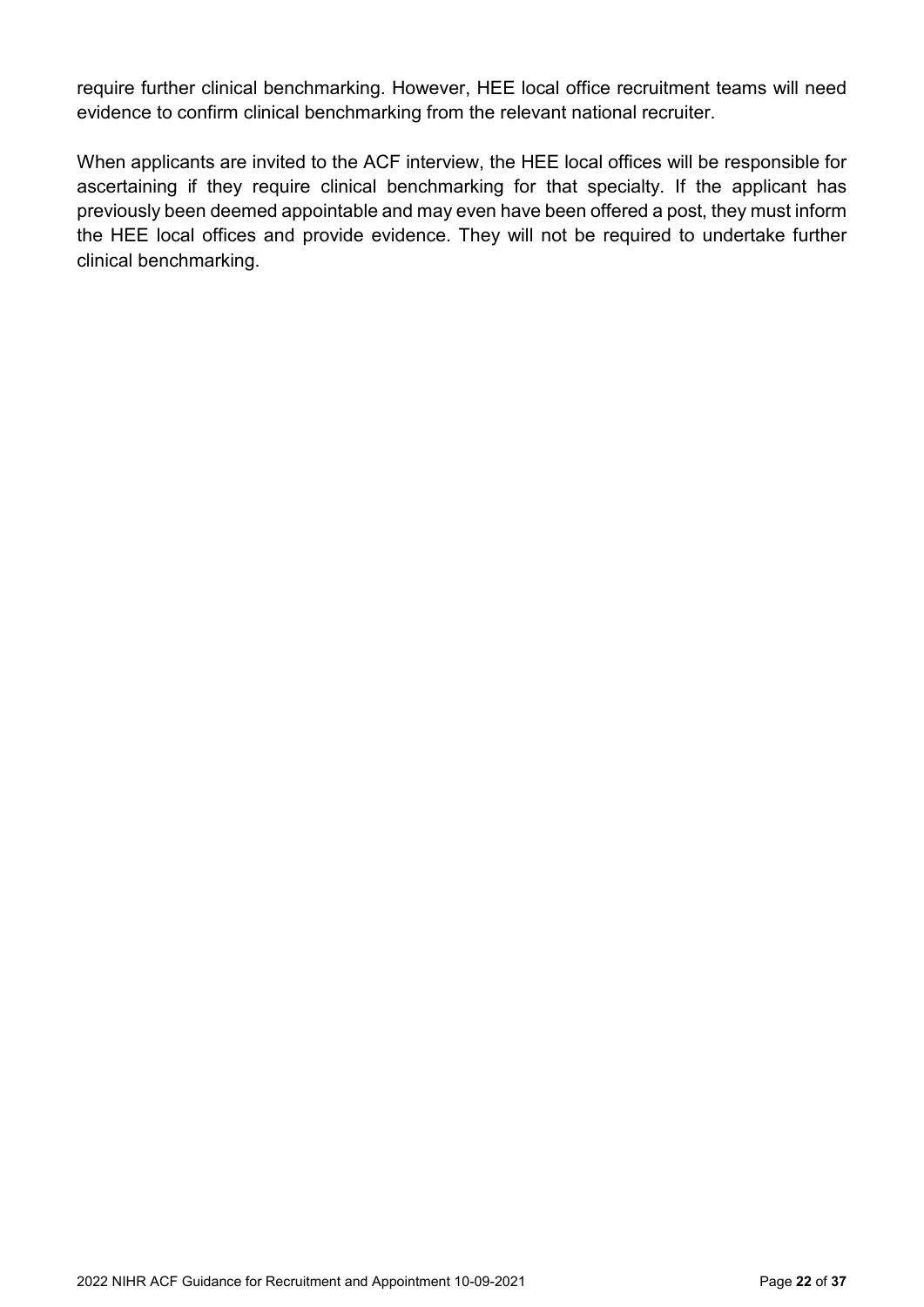### <span id="page-22-0"></span>**Appendix 2 - NIHR ACF Academic Person Specification**

|                                                     | <b>ESSENTIAL</b>                                                                                                                                                                                                      | <b>DESIRABLE</b>                                                                                                                                                                                                                                                                                                                                                                                 | <b>WHEN</b><br><b>EVALUATED1</b>               |
|-----------------------------------------------------|-----------------------------------------------------------------------------------------------------------------------------------------------------------------------------------------------------------------------|--------------------------------------------------------------------------------------------------------------------------------------------------------------------------------------------------------------------------------------------------------------------------------------------------------------------------------------------------------------------------------------------------|------------------------------------------------|
| <b>ELIGIBILITY</b>                                  | Evidence of<br>achievement of<br>medical Foundation<br>competences                                                                                                                                                    | Evidence of commitment to the<br>specialty- Intercalated honours for<br>BSc and/or additional qualifications<br>e.g. MSc etc.<br>Distinction or honours during<br><b>MBBS</b> programme<br><b>Completion of Academic</b><br>Foundation Programme or<br>equivalent                                                                                                                                | Application<br>Form                            |
| <b>KNOWLEDGE &amp;</b><br><b>ACHIEVEMENTS</b>       | Demonstration of<br>acquisition of the<br>level of knowledge<br>and skills necessary<br>for the completion of<br>F <sub>2</sub><br>Demonstration of,<br>understanding of,<br>and commitment to,<br>an academic career | Demonstration of good general<br>knowledge / broad interest in<br>science and academic medicine<br>Prizes or distinctions<br>Presentation of work at a national<br>or international meeting<br>Publications in peer reviewed<br>journals<br>Additional degree or MSc in<br>relevant subject area<br>Research experience<br>Demonstration of knowledge of the<br>clinical academic career pathway | Application<br>Form and<br>Selection<br>Centre |
| <b>EDUCATIONAL &amp;</b><br><b>PERSONAL ASPECTS</b> | Demonstration of<br>understanding and<br>commitment to<br>academic career<br>Support of an<br>academic referee for<br>this application                                                                                | Demonstration of educational<br>reasons for applying for this<br><b>Academic Clinical Fellowship</b><br>programme<br>Demonstration of personal reasons<br>for applying for this Academic<br>Clinical Fellowship programme                                                                                                                                                                        | Application<br>Form and<br>Selection<br>Centre |
| <b>COMMUNICATION</b><br><b>SKILLS</b>               | As for standard<br>person specification<br>criteria                                                                                                                                                                   | Evidence of team working skills<br>Evidence of leadership potential<br>Evidence through scientific<br>publications and presentations                                                                                                                                                                                                                                                             | Application<br>Form and<br>Selection<br>Centre |

Please note that applicants with MB/PhDs or other relevant higher degrees are eligible for the scheme.

<span id="page-22-1"></span> <sup>1</sup> 'when evaluated' is indicative, but may be carried out at any time throughout the selection process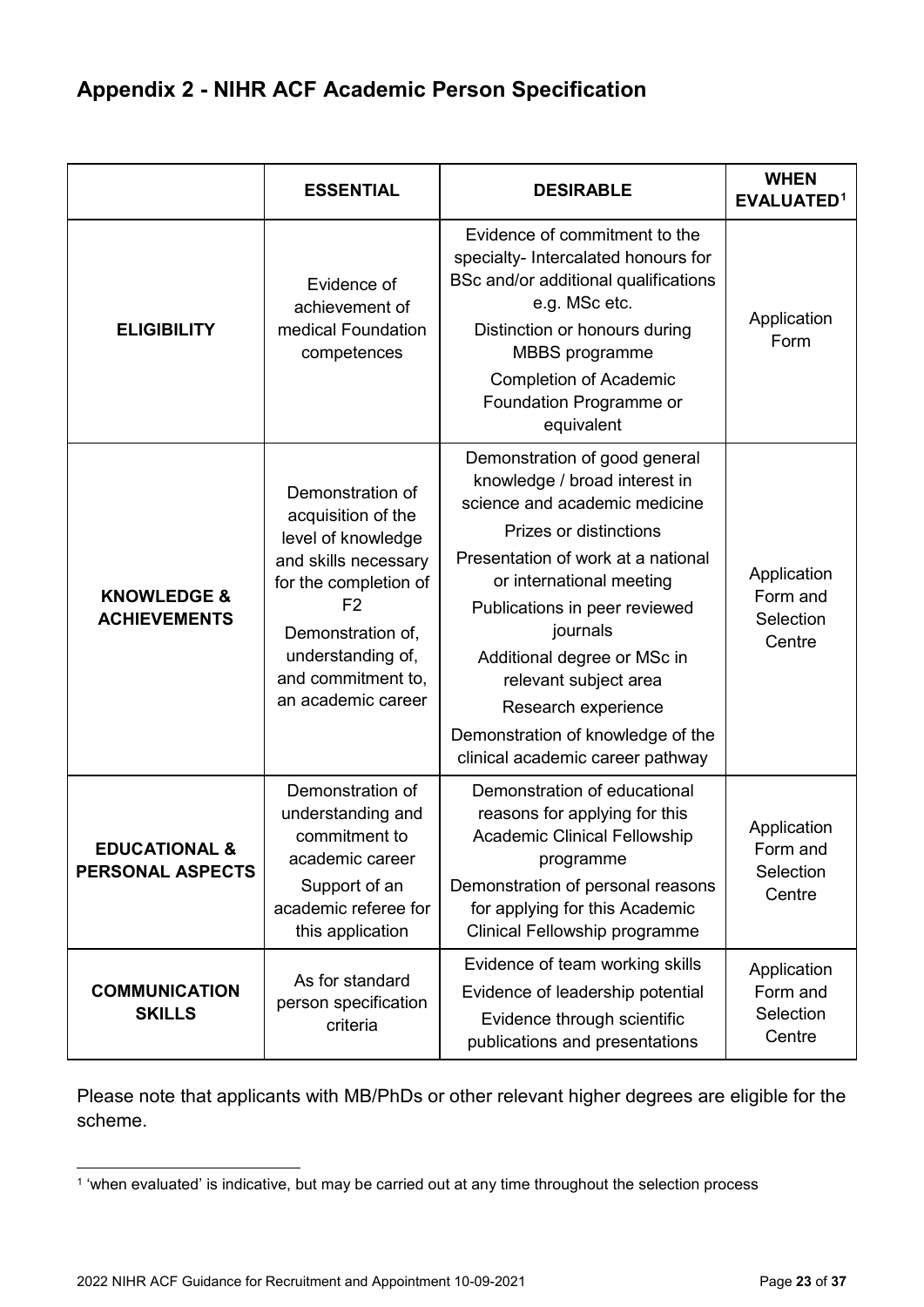### <span id="page-23-0"></span>**Appendix 3 - NIHR ACF Advert Guidance**

### Minimum content for 2022 NIHR ACF adverts

- **1. Post type**
	- NIHR Academic Clinical Fellowship

### **2. GMC Specialty and level(s)**

If a multi-specialty option is available, then include the following:

- *Please note that an appointment may not be made in this specialty.*
- *There will be 1 ACF post in either <GMC Specialty 1 and levels> OR <GMC Specialty 2 and levels> OR <GMC Specialty 3 and levels>*

### **3. Host integrated academic training partnership details**

- Higher Education Institute
- NHS Organisation
- HEE local office

### **4. NIHR Priority Research Theme (if advertising an IAT Competition post)**

- i. Platform Science and Bioinformatics
- ii. Epidemiology and Public Health
- iii. Therapeutics or Clinical Pharmacology
- iv. Health Needs of Older People
- v. Dementia
- vi. Medical Education
- vii. Acute Care
- viii. Mental Health
- ix. Multimorbidity at any age

### **5. Proposed Research**

Outline the proposed research associated with this post. If this is an IAT Competition post state how it will support the NIHR priority theme.

**6. The elements of the clinical and academic programme associated with the post**  Either a web link or provide details

### **7. Details of protected academic time**

### **8. NIHR ACF Person specification** Either attached or a web link to the document on the NIHR website

### **9. Links to further information**

HEE local office website and NIHR website

### **10.Job description**

As an attachment to the advert or web link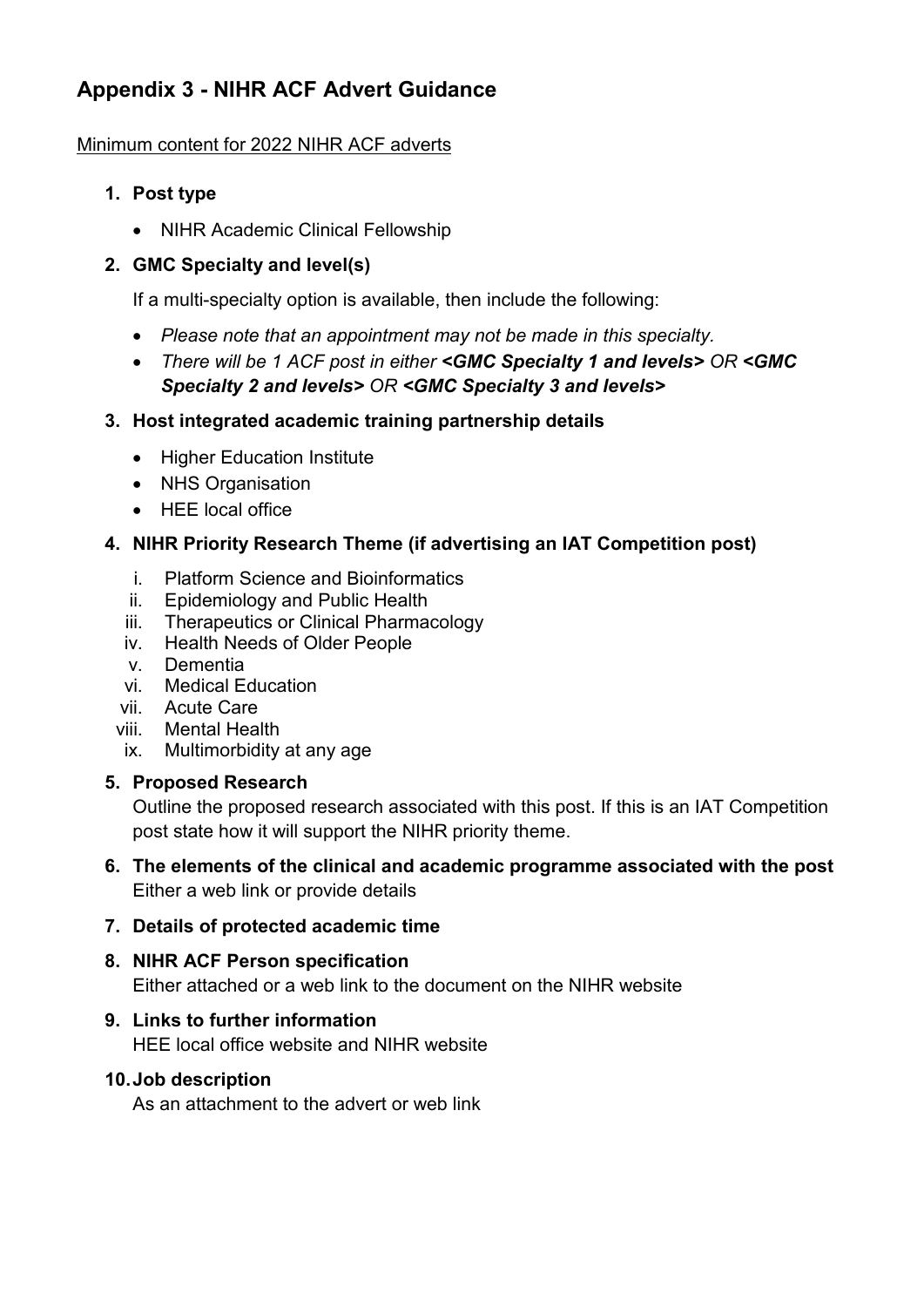### <span id="page-24-0"></span>**Appendix 4 - Advertising IAT Competition Priority Research Theme posts on Oriel**

IAT Competition posts are based around NIHR Priority Research Themes. They can be advertised in up to three GMC specialties.

When advertising these priority research theme posts on Oriel, it is important that advertisements can be found regardless of whether a potential applicant searches for the research theme, or for one of the GMC specialties associated with it.

To ensure that applicants do not miss advertisements, the following steps should be followed when advertising research themes on Oriel:

#### • **Advertise Research Theme**

The main Oriel advertisement should be the research theme. This is the vacancy that ACF applicants will submit their applications for.

• **Advertise each of the associated specialties for information only** One *information only* vacancy should be created for each of the specialties associated with the research theme. This will enable applicants to search for a particular specialty that they are interested in but will only allow them to apply against the main research theme vacancy.

A link to the main advert, where individuals should apply, should be provided in the information section.

| Vacancy ID:                   | HEWM/19-20/PWY/0692560604/006-1-R1A      |                            |
|-------------------------------|------------------------------------------|----------------------------|
| Training Programme: NEUROLOGY |                                          | Vacancy is for information |
| Staff group:                  | Medical                                  | only                       |
| Grade (Places):               | <b>ACFST1 (10)</b>                       |                            |
| Post type:                    | Academic                                 |                            |
| Post commencing<br>from:      | August 2019                              |                            |
| Recruitment lead:             | Health Education England - West Midlands |                            |
| Recruiting for:               | Health Education West Midlands           |                            |
| Recruitment model:            | Regionally Led and Operated              |                            |
| Opening date:                 | Tuesday 26 June 2018 10:10               |                            |
| Closing date:                 | Friday 29 June 2018 10:00                |                            |
| Enquiries email:              |                                          |                            |
| Information                   |                                          |                            |
|                               |                                          |                            |
|                               |                                          |                            |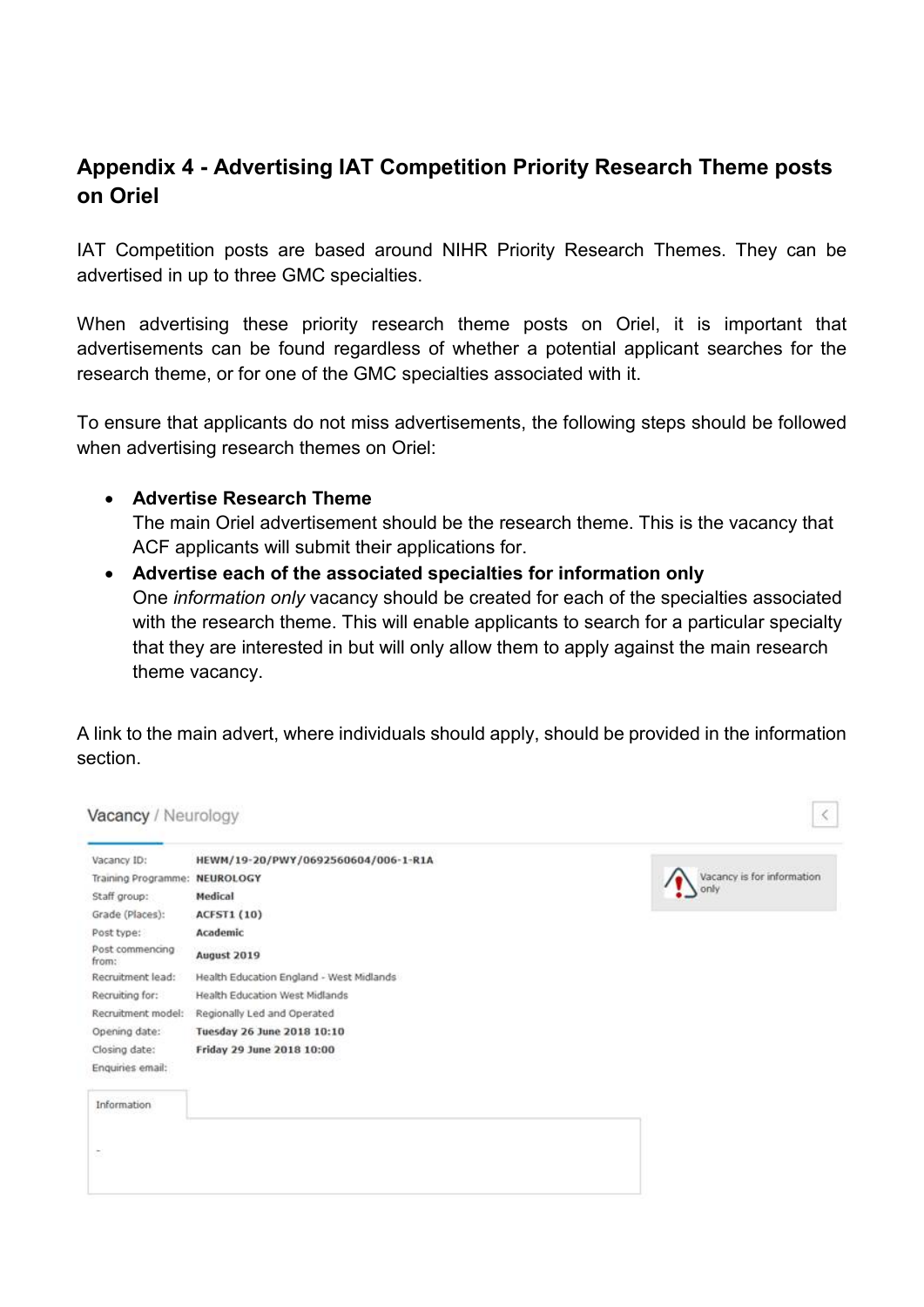### <span id="page-25-0"></span>**Appendix 5 – NIHR ACF Shortlisting Guidance Notes**

### **2022 NIHR Academic Clinical Fellowships**

### **Introduction**

The shortlisting assessments for NIHR ACF posts should be appropriate for appointment to the ACF in the specialty and at the training level advertised. Each application should be rated as either "Shortlisted" or 'Not Shortlisted' for interview to the particular Integrated Academic Training post.

| Medical/Clinical experience: Select appropriate evidence of experience relevant to ACF post entry level |                   |                                                |                                                 |                                                      |                          |  |  |
|---------------------------------------------------------------------------------------------------------|-------------------|------------------------------------------------|-------------------------------------------------|------------------------------------------------------|--------------------------|--|--|
| Criteria                                                                                                | i) No<br>evidence | ii) Minimum<br>relevant clinical<br>experience | iii) Average<br>relevant clinical<br>experience | iv) Above average<br>relevant clinical<br>experience | $\overline{\phantom{0}}$ |  |  |
| Score                                                                                                   |                   |                                                |                                                 |                                                      |                          |  |  |

| <b>Degree in a relevant subject area:</b> Only score the highest degree awarded * BSc/BA/MSc/MRes or<br>equivalent |                   |                                      |                                     |                                                       |  |    |  |
|--------------------------------------------------------------------------------------------------------------------|-------------------|--------------------------------------|-------------------------------------|-------------------------------------------------------|--|----|--|
| Criteria                                                                                                           | i) No<br>evidence | ii) $2-1$<br>Intercalated<br>Degree* | iii) 1st<br>Intercalated<br>Degree* | Masters/MPhil/PhD/MD<br>in a relevant subject<br>area |  | /3 |  |
| Score                                                                                                              |                   |                                      |                                     |                                                       |  |    |  |

| <b>Prizes:</b> Awarded appropriate prizes indicating excellence /potential excellence for ACF |                   |                                                   |                                                          |  |   |  |  |  |
|-----------------------------------------------------------------------------------------------|-------------------|---------------------------------------------------|----------------------------------------------------------|--|---|--|--|--|
| Criteria                                                                                      | i) No<br>evidence | ii) One or two<br>undergraduate/<br>post-graduate | iii) More than<br>two<br>undergraduate/<br>post-graduate |  | - |  |  |  |
| Score                                                                                         |                   |                                                   |                                                          |  |   |  |  |  |

| Teaching experience: Score formal teaching role where evidenced or higher education teaching qualification |                   |                             |                                                           |   |                          |    |  |  |
|------------------------------------------------------------------------------------------------------------|-------------------|-----------------------------|-----------------------------------------------------------|---|--------------------------|----|--|--|
|                                                                                                            | such as a FHEA    |                             |                                                           |   |                          |    |  |  |
| Criteria                                                                                                   | i) No<br>evidence | ii) Formal<br>teaching role | iii) Any higher<br>education<br>teaching<br>qualification | - | $\overline{\phantom{0}}$ | /2 |  |  |
| Score                                                                                                      |                   |                             |                                                           |   |                          |    |  |  |

| <b>Evidence of Scientific publications</b> |                   |                                                                |                                                                             |                                                             |                                                              |    |
|--------------------------------------------|-------------------|----------------------------------------------------------------|-----------------------------------------------------------------------------|-------------------------------------------------------------|--------------------------------------------------------------|----|
| Criteria                                   | i) No<br>evidence | ii) Good quality<br>published<br>abstract(s) as a<br>co-author | iii) Several good<br>quality<br>published<br>abstracts as a<br>first author | iv) Publication(s) in a<br>major journal as a co-<br>author | Publication(s)<br>in a major<br>journal as a<br>first-author | /4 |
| Score                                      |                   |                                                                |                                                                             |                                                             |                                                              |    |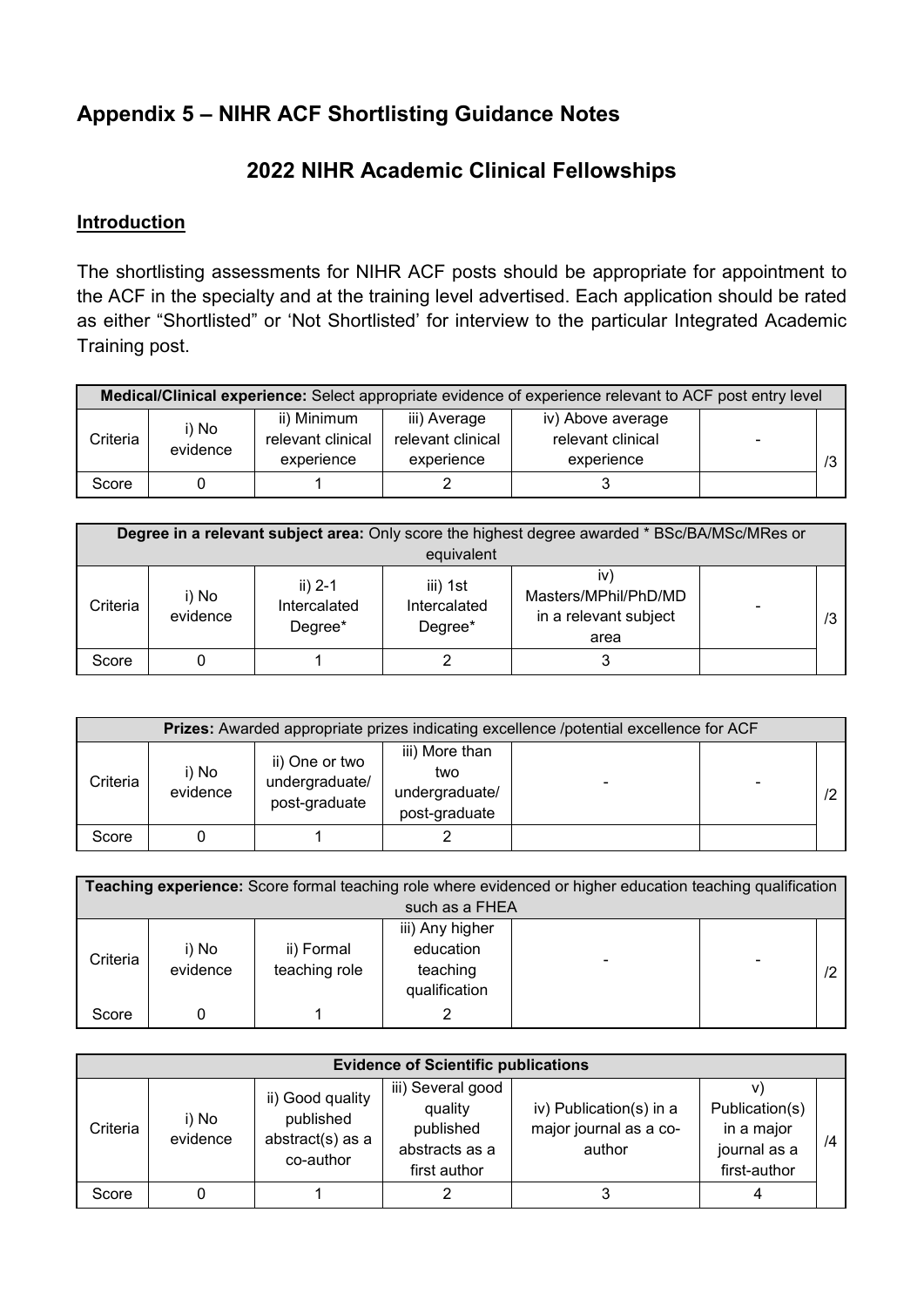|          | <b>Evidence of Scientific Presentations</b> |                                            |                        |                         |                                                             |    |  |
|----------|---------------------------------------------|--------------------------------------------|------------------------|-------------------------|-------------------------------------------------------------|----|--|
| Criteria | i) No<br>evidence                           | ii) Limited to<br>local/regional<br>levels | iii) National<br>level | iv) International level | v) Several<br>presentations<br>at<br>international<br>level | /4 |  |
| Score    |                                             |                                            |                        |                         |                                                             |    |  |

|          | Language Skills and content of evidence: Assess the written English and how applicants link their<br>experience to the post they are applying for |                                                                     |                                                                                        |                                                                                                          |  |    |  |
|----------|---------------------------------------------------------------------------------------------------------------------------------------------------|---------------------------------------------------------------------|----------------------------------------------------------------------------------------|----------------------------------------------------------------------------------------------------------|--|----|--|
| Criteria | i) No<br>evidence of<br>competence<br>in written<br>English                                                                                       | ii) Competence<br>in and<br>reasonable use<br>of written<br>English | iii) Criteria ii)<br>with some<br>relevant<br>evidence linked<br>to the<br>application | Clear and concise use of<br>appropriate written<br>English, providing<br>relevant evidence<br>throughout |  | /3 |  |
| Score    | 0                                                                                                                                                 |                                                                     |                                                                                        |                                                                                                          |  |    |  |

|          | Academic experience: Rate a subjective assessment of academic experience balancing achievements with<br>career stage. For example, an applicant currently in their FY2 year with the same quantifiable academic<br>achievements (publications, prizes, degrees etc.) as an applicant at ST3 level would score highly |                                                                  |                                                                   |                                                         |  |    |  |  |  |
|----------|----------------------------------------------------------------------------------------------------------------------------------------------------------------------------------------------------------------------------------------------------------------------------------------------------------------------|------------------------------------------------------------------|-------------------------------------------------------------------|---------------------------------------------------------|--|----|--|--|--|
| Criteria | i) No<br>evidence of<br>relevant<br>academic<br>experience                                                                                                                                                                                                                                                           | ii) Evidence of<br>minimum<br>relevant<br>academic<br>experience | iii) Evidence of<br>average<br>relevant<br>academic<br>experience | iv) Evidence of above<br>average academic<br>experience |  | /3 |  |  |  |
| Score    |                                                                                                                                                                                                                                                                                                                      |                                                                  |                                                                   |                                                         |  |    |  |  |  |

|          | <b>Academic potential:</b> Rate a subjective assessment of academic potential balancing achievements with |                      |                          |                    |                            |    |  |  |  |  |
|----------|-----------------------------------------------------------------------------------------------------------|----------------------|--------------------------|--------------------|----------------------------|----|--|--|--|--|
|          | career stage.                                                                                             |                      |                          |                    |                            |    |  |  |  |  |
| Criteria | i)No<br>evidence of<br>relevant<br>academic<br>potential                                                  | ii) Evidence<br>weak | iii) Evidence<br>limited | iv) Evidence ample | v) Evidence<br>outstanding | /4 |  |  |  |  |
| Score    |                                                                                                           |                      |                          |                    |                            |    |  |  |  |  |

### **Shortlisting Outcome Total score = /28**

<span id="page-26-0"></span>

| Not Shortlisted for ACF Interview | <b>Shortlisted for ACF Interview</b> |
|-----------------------------------|--------------------------------------|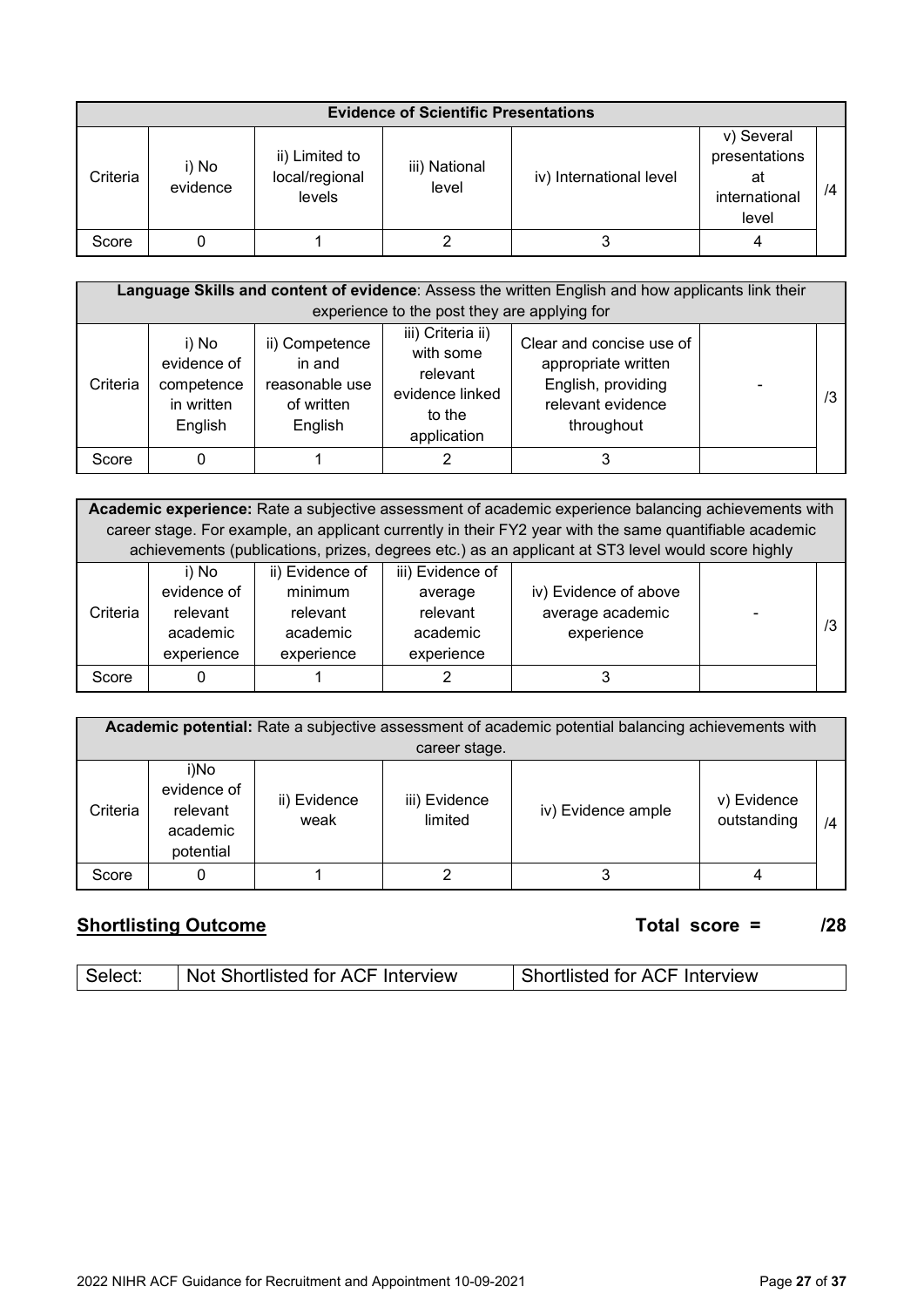### <span id="page-27-0"></span>**Appendix 6 – NIHR ACF Interview Guidance Notes**

### **2022 NIHR Academic Clinical Fellowships**

#### **Introduction**

The interview for NIHR ACF posts should be at least 30 minutes long and appropriate for appointment to an ACF at the training level advertised. Each applicant should be rated as either 'Appointable' or 'Not appointable' to the particular Integrated Academic Training post. In addition, applicants should be ranked based on their total scores, with the highest scoring applicant being offered the post, dependent on clinical benchmarking. The remaining appointable applicants will be notified that they are appointable but are reserve applicants.

'Average', 'Good', 'Very good' and 'Exceptional' relate to comparison with ACFs already in the programme where appropriate (at the time of their appointment).

The non-linear scoresheets below should be used as a minimum for questioning under the various headings, however the proposed questioning are **examples only** and the actual questions used are down to the panel's discretion, following Follet Principles.

All applicants to an ACF post should assess the same datasets/publication and be asked and scored on the same questions.

#### **ACADEMIC: SCIENTIFIC**

#### **Understanding of data**

Applicant provided with a generic dataset/publication (e.g. outcomes following an intervention) - this will be released to shortlisted applicants in advance of their virtual interview. The dataset/publication should be appropriate for assessment in 10 minutes and should be no longer than 2 sides of A4.

#### **Ability to explain a dataset concisely to a scientific audience**

| <b>Negative indicators</b>                                                                                             |                       | <b>Positive Indicators</b> |                                                                                                                         |                        |           |                 |
|------------------------------------------------------------------------------------------------------------------------|-----------------------|----------------------------|-------------------------------------------------------------------------------------------------------------------------|------------------------|-----------|-----------------|
| Little appreciation of issues such as experimental<br>design, statistics, power calculations, appropriate<br>controls. |                       |                            | Clear communication; Ability to summarise data/design<br>succinctly.<br>confounders; discussion of statistical analysis | Discussion of relevant |           | controls<br>and |
| Outcome                                                                                                                | Little or no evidence | Acceptable                 | Average                                                                                                                 | Good                   | Very good | Exceptional     |
| Score                                                                                                                  | 2<br>0                |                            | 4                                                                                                                       | 6                      | 10        | 16              |
| <b>Comments</b>                                                                                                        |                       |                            |                                                                                                                         |                        |           |                 |

#### "Please explain the data you have been shown"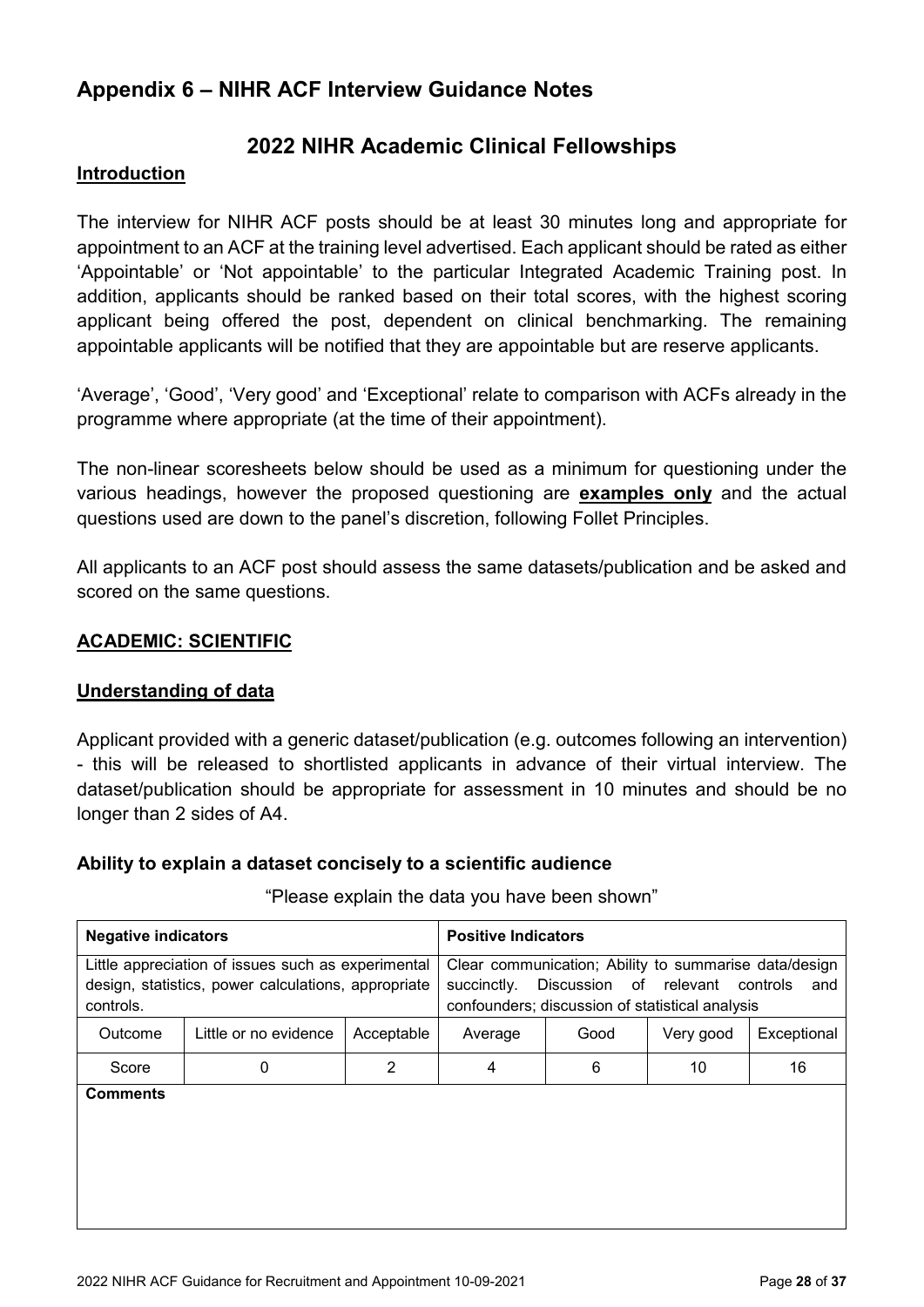### **Ability to explain the result to a lay audience**

| <b>Negative indicators</b>                                                                       |                       |            | <b>Positive Indicators</b>                                                                       |      |           |             |
|--------------------------------------------------------------------------------------------------|-----------------------|------------|--------------------------------------------------------------------------------------------------|------|-----------|-------------|
| Inappropriate use of technical terms, technical<br>language and complicated sentence structures. |                       |            | Clear communication; clear, plain English summary; able<br>to explain significance in lay terms. |      |           |             |
| Outcome                                                                                          | Little or no evidence | Acceptable | Average                                                                                          | Good | Very good | Exceptional |
| Score                                                                                            | 0                     | 1          | $\overline{2}$                                                                                   | 3    | 5         | 8           |
| <b>Comments</b>                                                                                  |                       |            |                                                                                                  |      |           |             |

"Please briefly explain this data for a lay audience"

#### **Evidence of academic achievements to date**

This should reflect demonstrable achievements rather than 'just' posts held.

"Please summarise your academic achievements and your personal contribution"

| <b>Negative indicators</b>                                                       |                       | <b>Positive Indicators</b> |                |      |                                                                                                                                                                                  |             |
|----------------------------------------------------------------------------------|-----------------------|----------------------------|----------------|------|----------------------------------------------------------------------------------------------------------------------------------------------------------------------------------|-------------|
| Little demonstrable academic activity; academic<br>activity without productivity |                       |                            |                |      | Degrees; publications; prizes; posters; presentations;<br>projects completed (Scoring should reflect whether prizes<br>etc. were at a local, national or international setting). |             |
| Outcome                                                                          | Little or no evidence | Acceptable                 | Average        | Good | Very good                                                                                                                                                                        | Exceptional |
| Score                                                                            | $\mathbf 0$           | 1                          | $\overline{2}$ | 3    | 5                                                                                                                                                                                | 8           |
| <b>Comments</b>                                                                  |                       |                            |                |      |                                                                                                                                                                                  |             |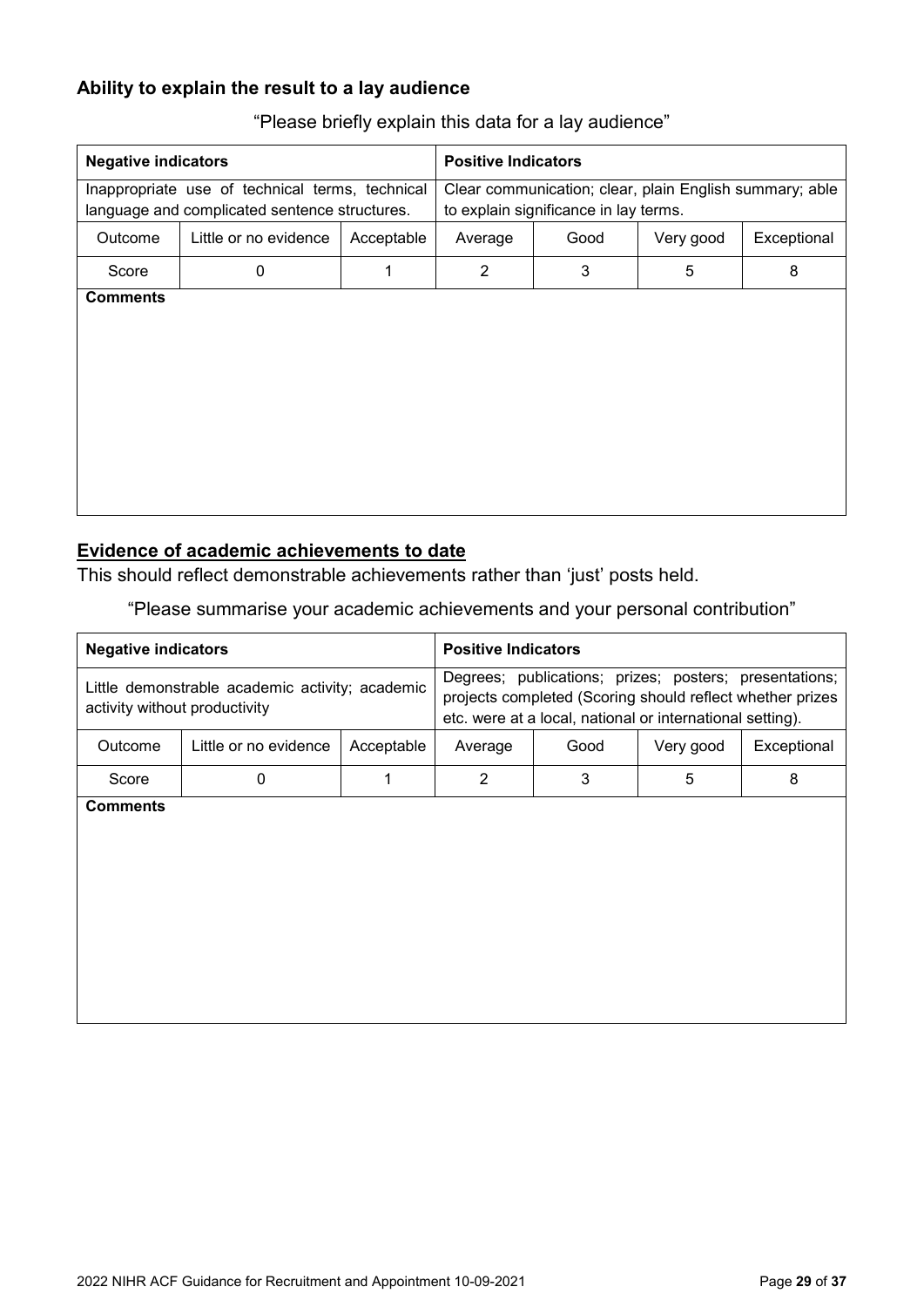#### **Knowledge of science/academic medicine related to the advertised ACF post**

"Can you tell us what area of research linked with this ACF post interests you?"

| <b>Negative indicators</b>                                                                                                                                                                                                                              |   |                |                                                                                                                                                                                                                                               | <b>Positive Indicators</b> |             |    |                                                                                               |
|---------------------------------------------------------------------------------------------------------------------------------------------------------------------------------------------------------------------------------------------------------|---|----------------|-----------------------------------------------------------------------------------------------------------------------------------------------------------------------------------------------------------------------------------------------|----------------------------|-------------|----|-----------------------------------------------------------------------------------------------|
| Little evidence of prior thought about specific<br>projects; little evidence of knowledge of local<br>knowledge<br>little<br>of<br>relevant<br>expertise;<br>methodological approaches, does not know the<br>research theme of the competition ACF post |   |                | Knowledge of area of endeavour; knowledge of local<br>expertise; appropriate ideas for a possible project*;<br>Understanding of relevant methodological approaches<br>(e.g. strengths and limitations), research theme if<br>competition post |                            |             |    |                                                                                               |
| Little or no<br>Acceptable<br>Outcome<br>evidence                                                                                                                                                                                                       |   | Average        | Good                                                                                                                                                                                                                                          | Very good                  | Exceptional |    |                                                                                               |
| Score                                                                                                                                                                                                                                                   | 0 | $\overline{2}$ |                                                                                                                                                                                                                                               | 4                          | 6           | 10 | 16                                                                                            |
| <b>Comments</b>                                                                                                                                                                                                                                         |   |                |                                                                                                                                                                                                                                               |                            |             |    | *Applicants are not expected to have planned a specific research project/programme since this |

will be achieved during the ACF time, but should be able to discuss possible themes, ideas, or research questions relevant to the academic/research environment. **Applicants should be aware of the research theme and potential projects of the competition posts.**

#### **Experience of research**

"Can you describe your personal practical experience of research (in any form)?"

| <b>Negative indicators</b>                                                                          |                       | <b>Positive Indicators</b> |                         |                                                                                                                                                                                                                                             |           |             |
|-----------------------------------------------------------------------------------------------------|-----------------------|----------------------------|-------------------------|---------------------------------------------------------------------------------------------------------------------------------------------------------------------------------------------------------------------------------------------|-----------|-------------|
| Little experience; little or superficial understanding<br>of challenges, pitfalls, need for funding |                       |                            | involvement/engagement) | Relevant practical experience; understanding of the<br>pitfalls and limitations from practical experience; ability to<br>discuss how research activities proceed in principle (in<br>any field); ability to discuss PPI/PPE (patient/public |           |             |
| Outcome                                                                                             | Little or no evidence | Acceptable                 | Average                 | Good                                                                                                                                                                                                                                        | Very good | Exceptional |
| Score                                                                                               | 0                     |                            | 2                       | 3                                                                                                                                                                                                                                           | 5         | 8           |
| Comments                                                                                            |                       |                            |                         |                                                                                                                                                                                                                                             |           |             |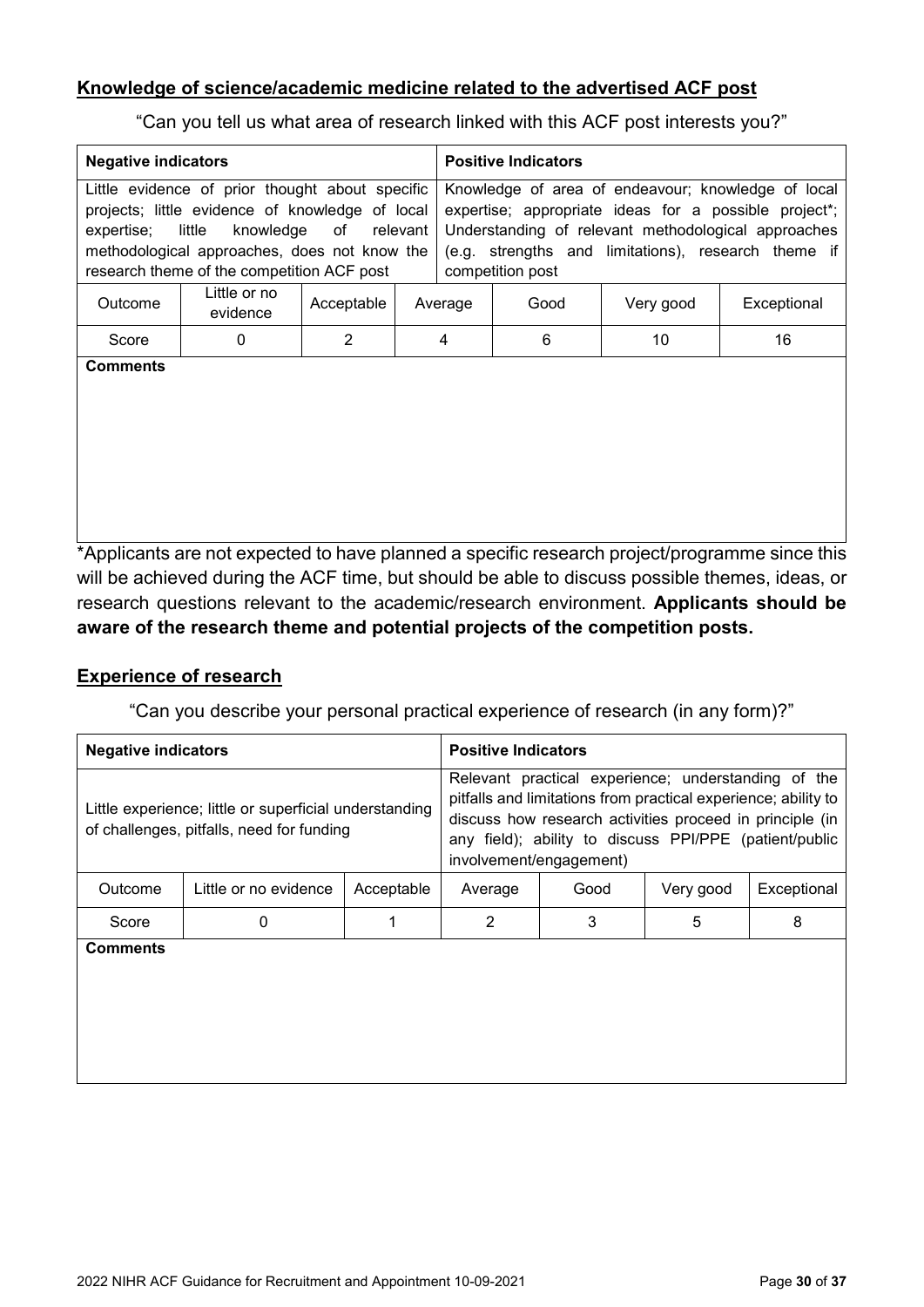#### **General/broad knowledge of other areas of science/academic medicine**

"Can you share with us some aspect of academic medicine/clinical or basic research that you have read recently that excited you, outside of your immediate area of interest?"

| <b>Negative indicators</b>                                                                                                                     |                       |            |                                                                                                                                                                                                                                                                                                                                                                       |  | <b>Positive Indicators</b> |           |             |  |
|------------------------------------------------------------------------------------------------------------------------------------------------|-----------------------|------------|-----------------------------------------------------------------------------------------------------------------------------------------------------------------------------------------------------------------------------------------------------------------------------------------------------------------------------------------------------------------------|--|----------------------------|-----------|-------------|--|
| Little evidence of reading or exploration; little<br>of relevant<br>understanding<br>methodological<br>approaches available across biomedicine |                       |            | Knowledge and understanding of new findings in their<br>field; evidence of reading across fields outside their<br>immediate interest; evidence of ability to identify a<br>research development outside their field which could be<br>utilised in their area of interest. Understanding of<br>relevant methodological approaches; (e.g. strengths<br>and limitations) |  |                            |           |             |  |
| Outcome                                                                                                                                        | Little or no evidence | Acceptable | Average                                                                                                                                                                                                                                                                                                                                                               |  | Good                       | Very good | Exceptional |  |
| Score                                                                                                                                          | 0                     | 1          | $\mathcal{P}$                                                                                                                                                                                                                                                                                                                                                         |  | 3                          | 5         | 8           |  |
| <b>Comments</b>                                                                                                                                |                       |            |                                                                                                                                                                                                                                                                                                                                                                       |  |                            |           |             |  |

#### **Balancing your clinical and academic responsibilities**

"What do you see are the challenges to balancing the clinical and academic roles? Give an example of how you have overcome similar career challenges so far. What skills will you

#### need and how will you develop them?"

| <b>Negative indicators</b>                                                                                                                                                  |  | <b>Positive Indicators</b> |          |                                                                                                                                                                                        |             |   |  |
|-----------------------------------------------------------------------------------------------------------------------------------------------------------------------------|--|----------------------------|----------|----------------------------------------------------------------------------------------------------------------------------------------------------------------------------------------|-------------|---|--|
| Little<br>appreciation of issues such as<br>time<br>management, clinical / externally driven pressures,<br>recourse to the support of others in protecting<br>academic time |  |                            | academic | Clear communication; example of time management/<br>protecting time given; clear on need for skills to protect<br>academic<br>time:<br>recourse<br>to<br>supervisor/programme director |             |   |  |
| Little or no evidence<br>Acceptable<br>Outcome                                                                                                                              |  | Average                    | Good     | Very good                                                                                                                                                                              | Exceptional |   |  |
| Score<br>$\bullet$                                                                                                                                                          |  |                            | ◠        | 3                                                                                                                                                                                      | 4           | 5 |  |

**Comments**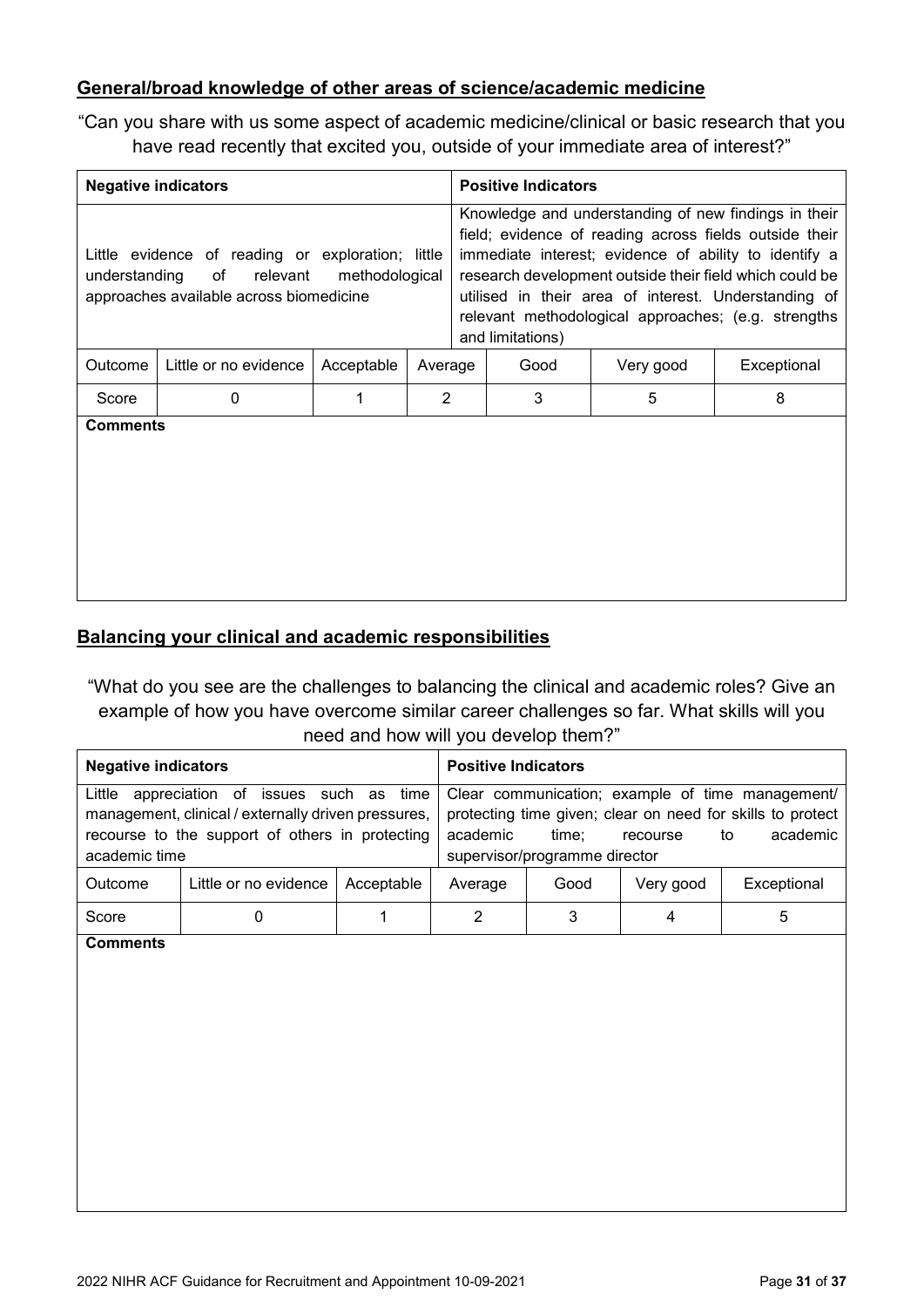#### **APPOINTABILITY TO INTEGRATED ACADEMIC POST**

The panel should consider the local academic research training environment and any academic research aspirations of the applicant and determine whether those aspirations can be fulfilled through appointment to this post.

| <b>Outcome</b> | NO.          | Yes |
|----------------|--------------|-----|
| <b>Score</b>   | Jnsuccessful |     |

Interview panel to determine whether applicant is appointable to the ACF post in the institution in which it is to be held

|               | advertised   | <b>Academic</b> Unacceptable for appointment<br><b>Academic</b> to ACF at training level $\left  \begin{array}{cccc} \text{Acceptable} & \text{for} & \text{appointment} \\ \text{Outcome} & \text{otherwise} & \text{training level} \end{array} \right $ |
|---------------|--------------|------------------------------------------------------------------------------------------------------------------------------------------------------------------------------------------------------------------------------------------------------------|
| <b>Select</b> | Unsuccessful | Successful                                                                                                                                                                                                                                                 |

#### **Applicants Name/Reference Number**

#### **Panel Member Declaration**

I will ensure that I have read the relevant 2022 NIHR ACF Guidance for Recruitment and Appointment, and as a member of the Interview Panel, understand:

The requirements I have in respect to:

- Confidentiality;
- Storage of Personal Data;
- Declaring a potential conflict of interest; and
- Equality.

That in considering the applicant and in accordance with the requirements of the General Data Protection Regulation 2016, the Data Protection Act 2018, the Freedom of Information Act 2000 and the Equality Act 2010, the scores and comments I have provided will be used to:

- Provide an assessment for ranking purposes;
- Inform discussion at the meetings and may be used to provide anonymised information and feedback to applicants.

**Panel member name (PLEASE PRINT):** ……………………………………………………….

**Panel member signature:** ….…………………………………………………………………….. **Date:** ………………………………………..

**Oriel privacy policy: found on the [Oriel Website](https://www.oriel.nhs.uk/Web)**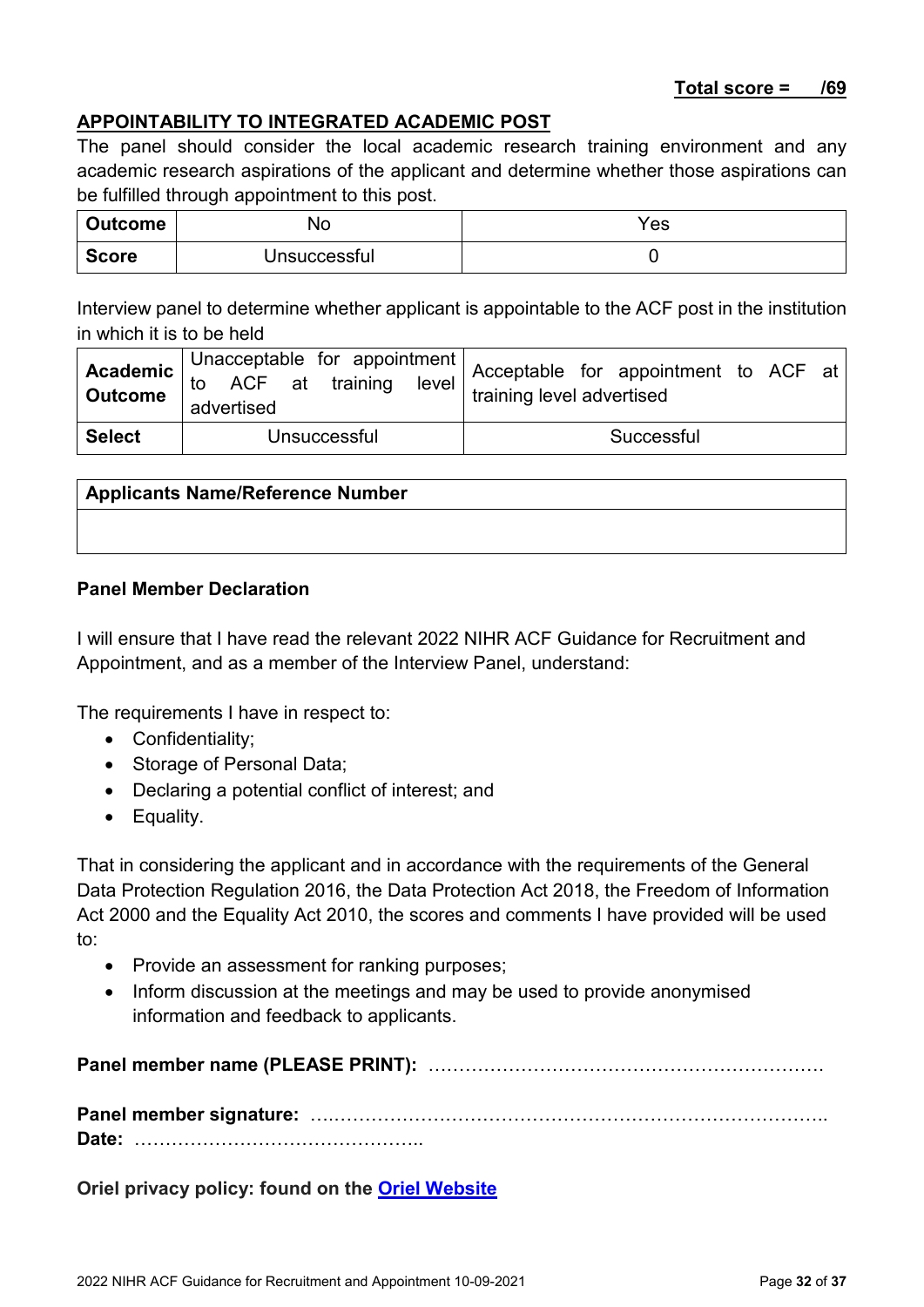### **Optional - Additional questions**

The heading, questions, negative and positive indicators should be determined prior to interview.

### **Heading:**

Question:

| <b>Negative indicators</b> |                       |            | <b>Positive Indicators</b> |      |           |             |
|----------------------------|-----------------------|------------|----------------------------|------|-----------|-------------|
|                            |                       |            |                            |      |           |             |
|                            |                       |            |                            |      |           |             |
| Outcome                    | Little or no evidence | Acceptable | Average                    | Good | Very good | Exceptional |
| Score                      | $\mathbf 0$           | 1          | $\overline{2}$             | 3    | 4         | 5           |
| <b>Comments</b>            |                       |            |                            |      |           |             |
|                            |                       |            |                            |      |           |             |
|                            |                       |            |                            |      |           |             |
|                            |                       |            |                            |      |           |             |
|                            |                       |            |                            |      |           |             |

### **Heading:**

#### Question:

| <b>Negative indicators</b> |                       |              | <b>Positive Indicators</b> |      |           |             |
|----------------------------|-----------------------|--------------|----------------------------|------|-----------|-------------|
|                            |                       |              |                            |      |           |             |
|                            |                       |              |                            |      |           |             |
| Outcome                    | Little or no evidence | Acceptable   | Average                    | Good | Very good | Exceptional |
| Score                      | $\boldsymbol{0}$      | $\mathbf{1}$ | $\overline{2}$             | 3    | 4         | 5           |
| <b>Comments</b>            |                       |              |                            |      |           |             |
|                            |                       |              |                            |      |           |             |
|                            |                       |              |                            |      |           |             |
|                            |                       |              |                            |      |           |             |
|                            |                       |              |                            |      |           |             |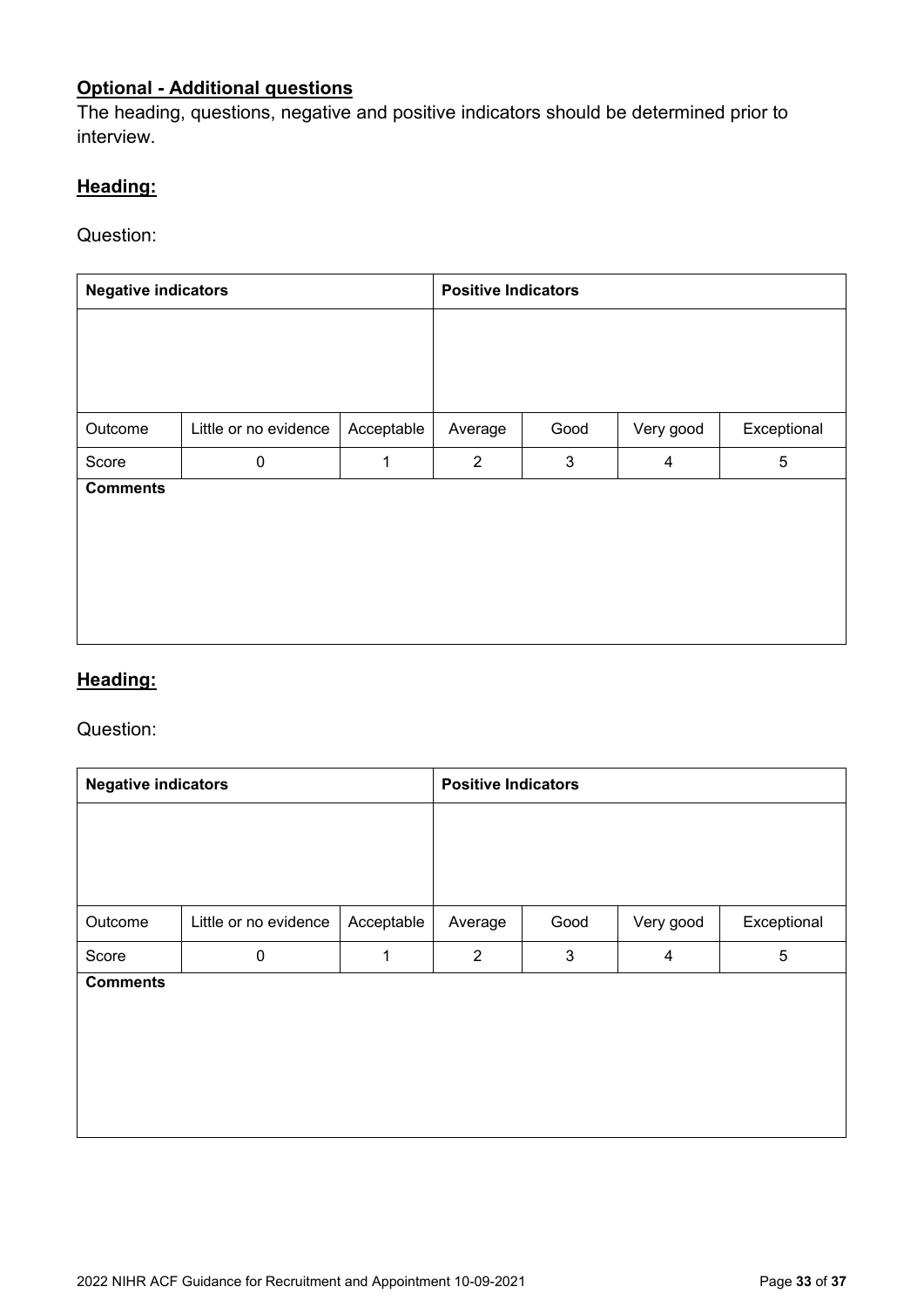### <span id="page-33-0"></span>**Appendix 7 - Interview Panel Briefing Document**

### **Interview process**

Recruitment offices should use the nationally agreed NIHR ACF scoresheets for the ACF interviews. The interviews should be at least 30 minutes in duration. The IAT partnerships hosting the ACF post should provide the recruitment team with the appropriate dataset/publication ahead of the interviews. The questions, negative and positive indicators on the scoresheets for any additional questions must be completed ahead of the interviews. Panel members should have access to applications and academic references at interview and have a full briefing on the process, scoresheets and sign the code of practice.

Panel members should score individually and should not confer prior to awarding a mark. Where clinical concerns are raised about an applicant, based on their performance at interview, then they must be deemed un-appointable.

Panel wash ups should take place throughout the day, and no less frequently than twice per day. Wash ups should only include panel members who have interviewed and scored an applicant. The recruitment leads should ensure that all the panel are aware that the outcome of the interviews should not be revealed until the offers are released on 20 January 2022.

### **Interview roles and responsibilities**

The appointment panel should have both clinical and academic representatives that reflect the IAT partnership offering the ACF programme and specialty. It is expected, in addition to the clinical and academic representative that the panel should include a lay representative – if available.

#### **1. Lay representative (if available)**

Not a medically-qualified individual but with experience of healthcare management. Their role is to provide impartial oversight of the process, ensuring that interviews are appropriate and fair. They will observe interview panels and be available to answer questions or deal with concerns on the day. If there is an issue with the interview the applicant should request to speak with a lay representative at the first opportunity.

#### **2. Lead of the ACF training programme (or their representative)**

Usually medically qualified specialists who are responsible for delivering the content of the interviews and providing quality assurance of the process. They are available to answer questions which require clinical or academic clarification during the interviews.

### **3. Additional representation from the relevant clinical academic community (if required)**

Usually medically qualified specialists who are responsible for delivering the content of the interviews and providing quality assurance of the process. They are available to answer questions which require clinical or academic clarification during the interviews.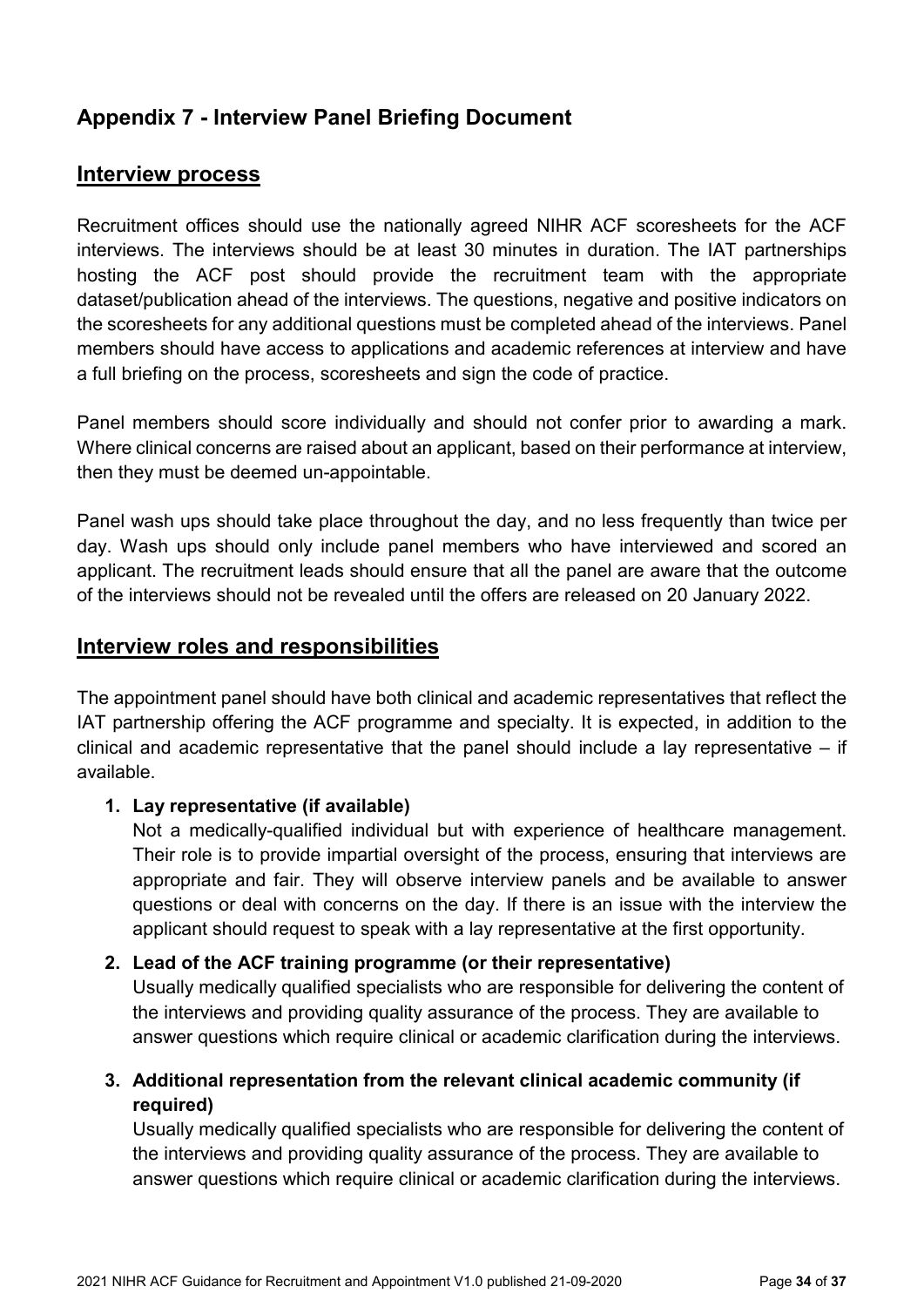these individuals represent the specialties of the ACF being offered and should have an awareness of the research projects/training available at the locality

At interviews, the following additional personnel should be available:

#### • **Recruitment Officer**

This person is responsible for the smooth running of the interview process. They are usually senior administrators in the HEE Local Office/Deanery hosting the interviews and are responsible for ensuring that interview materials and data are appropriately handled. They are usually the point of contact for messages handled via helplines, escalating them appropriately. There will be an administrator present during each digital interview so that they are available to support the panel by for example, managing the panel members and candidates entering and leaving the interview. HEI IAT administrators should also be available to support HEE colleagues to ensure there is enough staffing resource.

### **Equality and Diversity training**

All interview panel members are required to have undertaken Equality and Diversity training in the last three years. Recruiters **must** obtain evidence of completion of this training from the interviewers. This would normally be in the form of a certificate to confirm completion of training. Verbal confirmation from the interviewer is not acceptable evidence.

### **Conflicts of Interest**

Recruitment leads should ensure there is a mechanism in place for interviewing panel members or trainees to declare any conflict of interest e.g. knowing an applicant. This could be achieved by providing a list of prospective applicants to the interview panel(s) before the interviews commence.

If a panel member or applicant know one another then their conflicts of interest should be declared prior to interview.

Where possible, applicants known to one or more panel members should be switched to another panel. If this is not possible then the administrative team should arrange for a lay representative or other member of the recruitment team (e.g. the recruitment lead) to be present, in addition to the interviewers, at the relevant panel.

A list of panel members should be available for applicants to review for conflicts of interest prior to interview(s). If it is not recognised in advance of the interview that an applicant is known to a panel member, and there is no opportunity to implement the measures described above, the interviewer should note their prior knowledge of the applicant on the scoresheet. The panel member should also allow the other panel members to lead the questioning for that applicant and also notify the selection team of this before or during the post interview wash up, to ensure that any potential aberrant scores can be reviewed.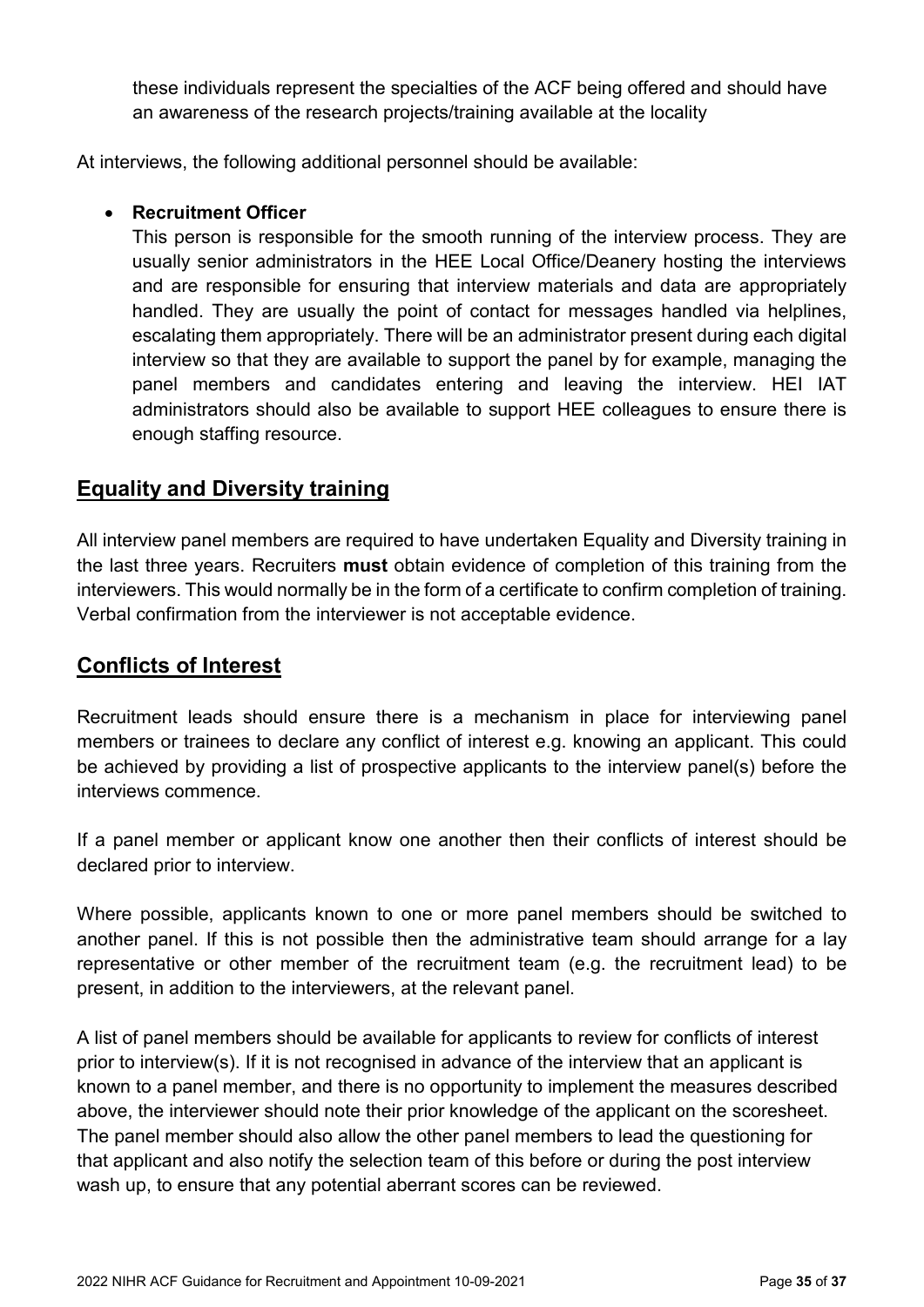## <span id="page-35-0"></span>**Appendix 8 – Chair's Briefing Checklist**

| <b>Agenda Item</b>    | <b>Notes</b>                                                                                                                                                                                                                                                                                                                                                                                                                                                                                                                                                                                                                                                                                       |  |  |  |
|-----------------------|----------------------------------------------------------------------------------------------------------------------------------------------------------------------------------------------------------------------------------------------------------------------------------------------------------------------------------------------------------------------------------------------------------------------------------------------------------------------------------------------------------------------------------------------------------------------------------------------------------------------------------------------------------------------------------------------------|--|--|--|
| 1. Chair's<br>welcome | Welcome to Panel and Introductions                                                                                                                                                                                                                                                                                                                                                                                                                                                                                                                                                                                                                                                                 |  |  |  |
|                       | While interviews are being conducted digitally, panel members should be kept<br>to a minimum. Panel members may assume more than one role on the panel:                                                                                                                                                                                                                                                                                                                                                                                                                                                                                                                                            |  |  |  |
|                       | Attendees should include:                                                                                                                                                                                                                                                                                                                                                                                                                                                                                                                                                                                                                                                                          |  |  |  |
|                       | (1) A lay representative (if available)<br>These are not medically qualified but have experience of healthcare<br>management. Their role is to provide impartial oversight of the process,<br>ensuring that interviews are appropriate and fair. They will observe interview<br>panels and be available to answer questions or deal with concerns on the day.<br>If there is an issue with the interview the applicant should request to speak<br>with a lay representative at the first opportunity.                                                                                                                                                                                              |  |  |  |
|                       | (2) Lead of the ACF training programme or their representative<br>Usually medically qualified specialists who are responsible for delivering the<br>content of the interviews and providing quality assurance of the process. They<br>are available to answer questions which require clinical or academic<br>clarification during the interviews.                                                                                                                                                                                                                                                                                                                                                 |  |  |  |
|                       | (3) Additional representation from the relevant clinical academic                                                                                                                                                                                                                                                                                                                                                                                                                                                                                                                                                                                                                                  |  |  |  |
|                       | community<br>Usually medically qualified specialists who are responsible for delivering the<br>content of the interviews and providing quality assurance of the process. They<br>are available to answer questions which require clinical or academic<br>clarification during the interviews.                                                                                                                                                                                                                                                                                                                                                                                                      |  |  |  |
|                       | These individuals represent the specialties of the ACF being offered and<br>should have an awareness of the research projects/training available at the<br>locality.                                                                                                                                                                                                                                                                                                                                                                                                                                                                                                                               |  |  |  |
|                       | At interviews, the following additional personnel should be available:                                                                                                                                                                                                                                                                                                                                                                                                                                                                                                                                                                                                                             |  |  |  |
|                       | (4) Recruitment Officer<br>This person is responsible for the smooth running of the interview process. They<br>are usually senior administrators in the HEE Local Office/Deanery hosting the<br>interviews and are responsible for ensuring that interview materials and data are<br>appropriately handled. They are usually the point of contact for messages<br>handled via helplines, escalating them appropriately. There will be an<br>administrator present during each digital interview so that they are available to<br>support the panel by for example, managing the panel members and candidates<br>entering and leaving the interview.<br>Please thank members for their involvement. |  |  |  |